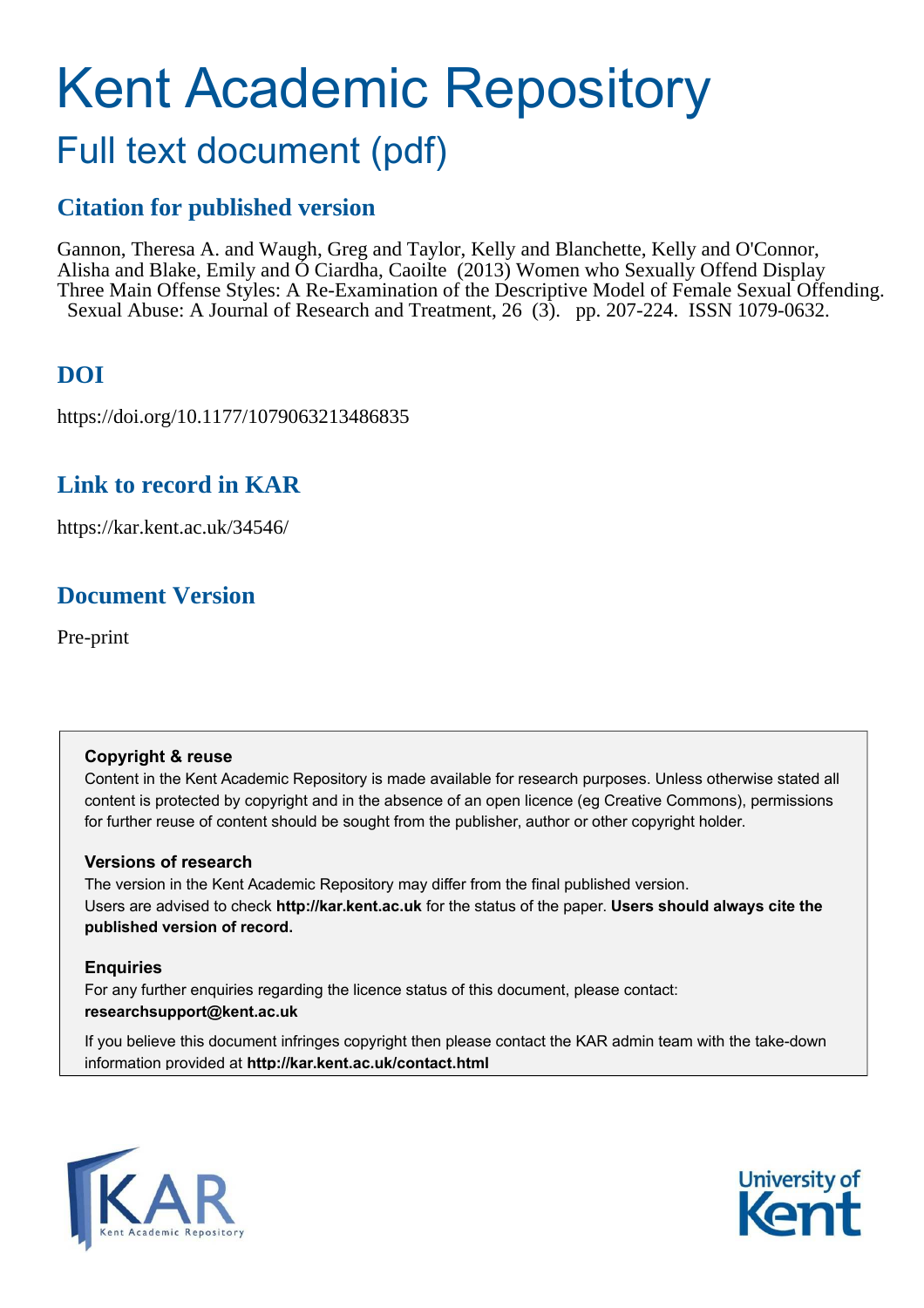Women who Sexually Offend Display Three Main Offense Styles: A Re-Examination of the Descriptive Model of Female Sexual Offending Short Article

Theresa A. Gannon, Greg Waugh, Kelly Taylor, Kelly Blanchette, Alisha O'Connor, Emily Blake, and Caoilte Ó Ciardha

#### Author Note

Theresa A. Gannon, Alisha O'Connor, Emily Blake, Caoilte Ó Ciardha, Centre Of Research and Education in Forensic Psychology (CORE-FP), University of Kent, Canterbury, Kent, England. Greg Waugh, Arizona Department of Corrections, Phoenix, Arizona, USA. Kelly Taylor, Kelly Blanchette, Correctional Service of Canada, Ottawa, Canada.

We are grateful to the research assistants who helped to collect and transcribe interviews (Kim Allenby, Katie Grimwood, Azina Hoyle, Monika Khawaja, Amie Miles) and also our participants who were so forthcoming and helpful. The views expressed are those of the authors and do not necessarily reflect those of Arizona Corrections or Correctional Service Canada.

Correspondence concerning this article should be addressed to Theresa A. Gannon, Centre of Research and Education in Forensic Psychology (CORE-FP), Keynes College, University of Kent, Canterbury, Kent, CT2 7NP, England. E-mail: T.A.Gannon@Kent.ac.uk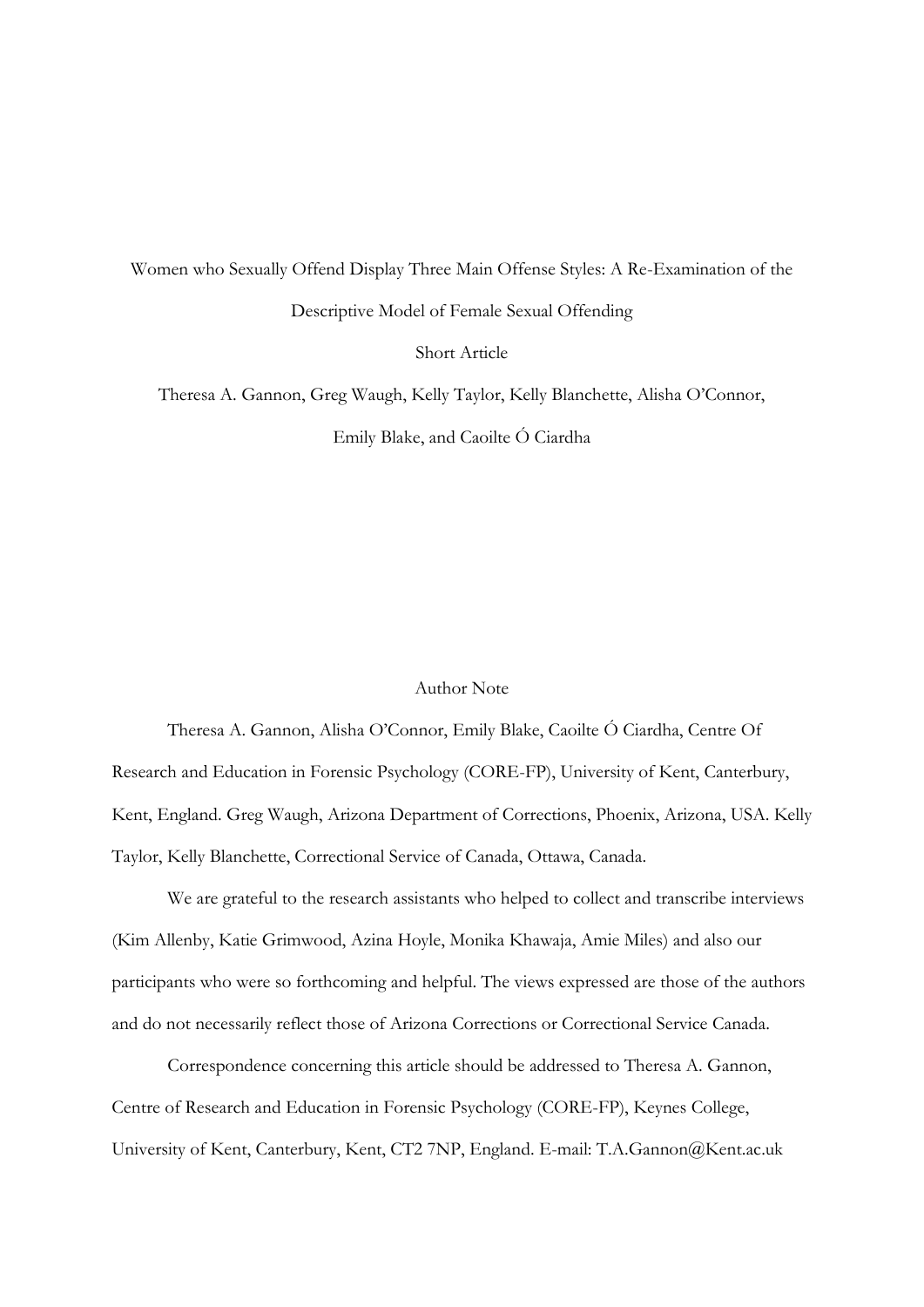#### Abstract

This study examined a theory constructed to describe the offense process of women who sexually offend—the Descriptive Model of Female Sexual Offending (DMFSO). In particular, this report sets out to establish whether the original three pathways (or offending styles) identified within UK convicted female sexual offenders and described within the DMFSO (i.e., Explicit-Approach, Directed-Avoidant, Implicit-Disorganized) were applicable to a small sample (*N* = 36) of North American women convicted of sexual offending. Two independent raters examined the offense narratives of the sample and—using the DMFSO—coded each script according to whether it fitted one of the three original pathways. Results suggested that the three existing pathways of the DMFSO represented a reasonable description of offense pathways for a sample of North American women convicted of sexual offending. No new pathways were identified. A new 'Offense Pathway Checklist' devised to aid raters' decision making is described and future research and treatment implications explored.

Keywords: Female sexual offender, female child molester, theory, offense process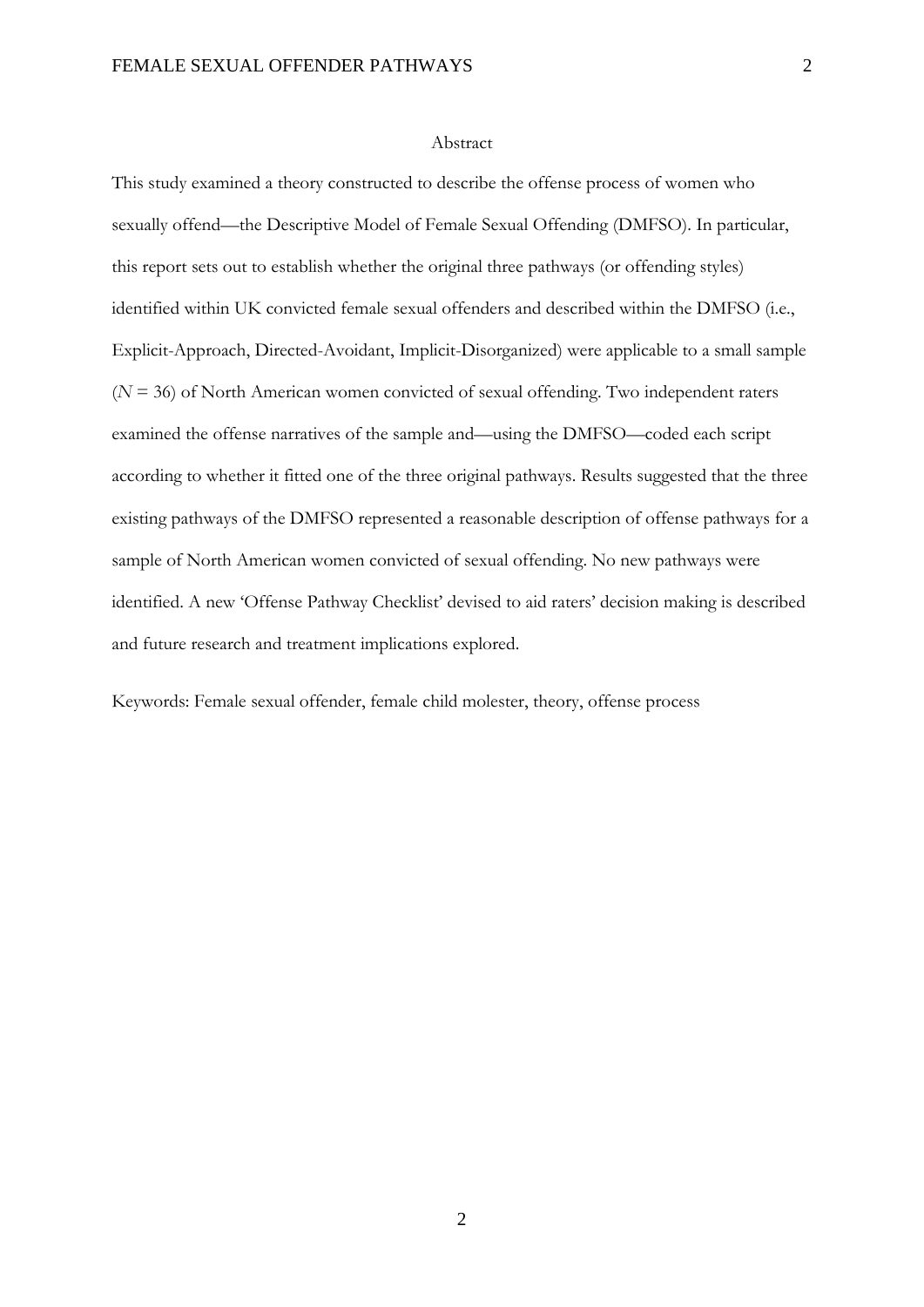Women who Sexually Offend Display Three Main Offense Styles: A Re-Examination of the

Descriptive Model of Female Sexual Offending

Research and practice with women who have sexually offended has remained atheoretical for decades (Gannon, Rose, & Ward, 2008; Harris, 2010). In order to develop effective multifactorial theories researchers require an adequate and convincing set of research studies highlighting the characteristics and attendant clinical features of the population in question (Ward & Hudson, 1998). While research examining female sexual offenders has increased substantially over the past decade, our research knowledge of female sexual offenders has lagged significantly behind that held for their male counterparts (Gannon & Cortoni, 2010; Nathan & Ward, 2001). Consequently, theorists have not had access to the critical amount of rigorous research required to construct a convincing comprehensive theory of the multiple factors involved in the etiology of female sexual offending. As a direct consequence of this, it appears that professionals have attempted to either (1) apply male-derived theories to the explanation of female sexual offending (see Harris, 2010), or (2) develop basic theoretical building blocks in the form of a typological understanding of female sexual offending (Harris, 2010).

In terms of applying male-based theory to explain female offending, there are, of course, some similarities between male and female offenders generally (Blanchette & Brown, 2006; Hollin & Palmer, 2006) as well as those who commit sexual offenses (Beech, Parrett, Ward, & Fisher, 2009). However, numerous professionals have begun voicing concerns—based on evolving research evidence—of the pitfalls of examining female offenders (whether sexual or non sexual) using theory and research derived from male offenders (Blanchette & Brown, 2006; Chesney-Lind, & Sheldon, 2004; Cortoni & Gannon, 2011; Gannon, Cortoni, & Rose, 2010; Hollin, & Palmer, 2006). Specifically, using male-derived theory to guide work with women may lead to female-specific experiences being overlooked thus hindering professionals' ability to develop knowledge of the factors critical to female offending. In light of this general issue, professionals have sought to identify key factors that might explain and distinguish women's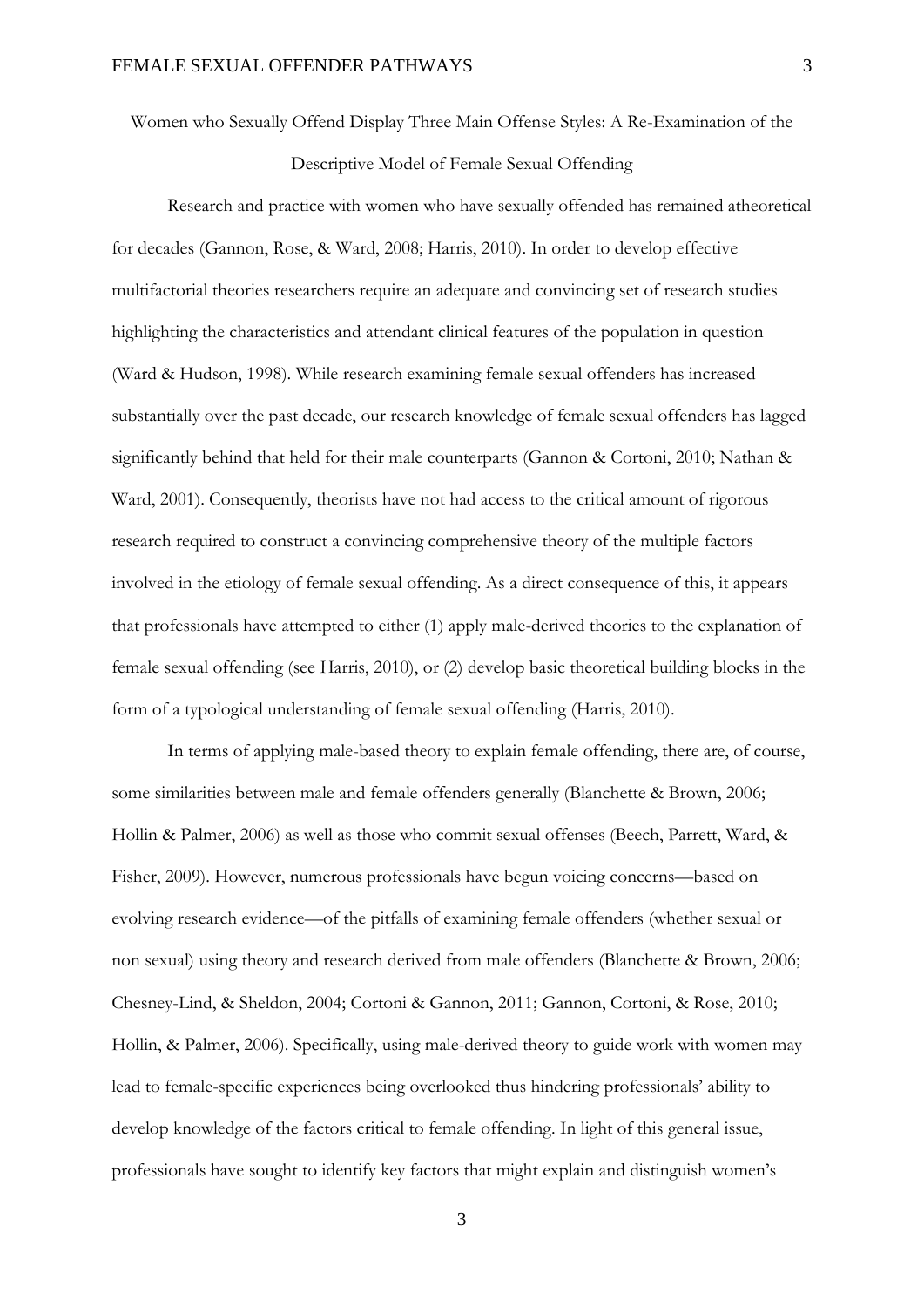sexual offending from that of their male counterparts. Key female sexual offender characteristics highlighted in the literature are previous victimization in the form of childhood and adulthood trauma (Grayston & De Luca, 1999; Johansson-Love & Fremouw, 2006), mental health issues (Grayston & De Luca, 1999; Nathan & Ward, 2001), and dependency (Gannon et al., 2010).

A more gender-informed method of improving our understanding of female sexual offending has tended to proliferate the literature in the form of typologies. In general, typologies represent the basic subtyping of individuals based on common motivations, demographic descriptors, or personality characteristics. Various typologies have been proposed to simplify the heterogeneity of female sexual offenders seen in clinical practice (Faller, 1987; Mathews, Matthews, & Speltz, 1989; Matthews, Mathews, & Speltz, 1991; Nathan & Ward, 2002; Sandler & Freeman, 2007; Syed & Williams, 1996; Vandiver & Kercher, 2004; Wijkman, Bijleveld, & Hendricks, 2010). Initially, these typologies were relatively simple classifications based on demographic or offense subtyping (e.g., Faller, 1987). However, in what is arguably one of the first moves made towards more sophisticated typological development, Mathews et al., (1989) combined qualitative and quantitative information (e.g., interviews, MMPI assessments) from 16 female sexual offenders (who attended a US-based outpatient treatment clinic) to produce three main hypothesized subtypes: predisposed, teacher-lover, and male-coerced.

Predisposed women were described as those who initiated abuse—often upon family members—and who had experienced sexual abuse themselves as children. These women also appeared to be characterized by anger, low self-esteem, emotional instability. Teacher-lover women, on the other hand, appeared to abuse adolescents outside of the family and viewed their sexual interactions as an 'adult' type of affair. These women appeared to be characterized by anger and seemed to view adolescents as highly sexed. Finally, male-coerced women were those who appeared to abuse children sexually under the influence of a male. These women appeared to be characterized by low self-esteem, lack of assertion, and powerlessness and seemed to abuse for fear of losing their intimate relationship with a male. Importantly, although not highlighted in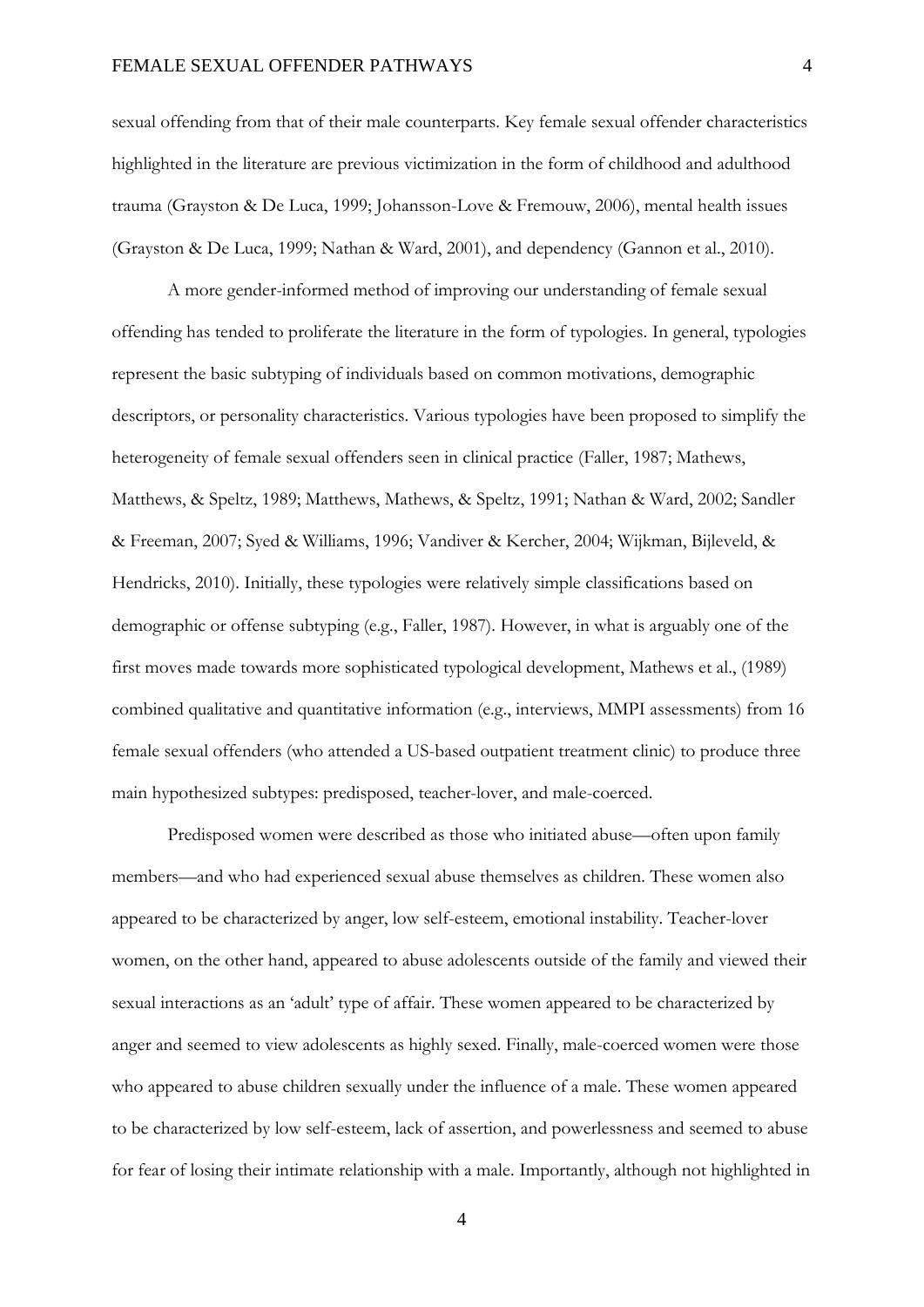this study, numerous researchers have made the important distinction between women influenced by a male and those who appear to work more independently alongside a male (i.e., male coerced versus accompanied offenders respectively; Mathews, 1987 as cited in Mathews et al., 1989; Syed & Williams, 1996).

Perhaps the most refined generation of typological explanations of female sexual offending, however, have been developed using more sophisticated statistical techniques (e.g., cluster or multiple correspondence analyses; Sandler & Freeman, 2007; Vandiver & Kercher, 2004; Wijkman et al., 2010). In the most recent of these, Wijkman et al. (2010) used multiple correspondence analyses to explore the characteristics of female sexual offenders ( $n = 111$ ) registered with the central prosecution service in the Netherlands over a select period (1994- 2005). Here, using information from court reports, four subtypes of offender emerged: rapists (characterized by serious penetrative offending with non-familial adolescents), young assaulters (characterized by physically forceful non-penetrative abuse with male family members), psychologically disturbed co-offenders (characterized by mental health problems, the presence of one or more co-perpetrators, and no particular victim preference) and passive mothers (characterized by passive acceptance or facilitation of male abuse of their own children). The authors themselves note that there is some overlap between their noted subtypes and those documented previously in the literature (e.g., passive mothers held features similar to the malecoerced offenders documented by Mathews et al., 1989). Nevertheless, while such typological classifications can play an important guiding role in clinical assessment and treatment provision (Grayston & De Luca, 1999), professionals should be mindful that even the best typological explanations may oversimplify more complex cases in which multiple motives and offense strategies are evident (Elliott, Beech, Eldridge, Ashfield, 2012).

Given the extreme dearth of theory and research available for explaining female sexual offending, and critiques of previous male-based theoretical applications to female sexual offending, Gannon and colleagues (Gannon, Rose, & Ward, 2008; 2010; 2012) sought to apply a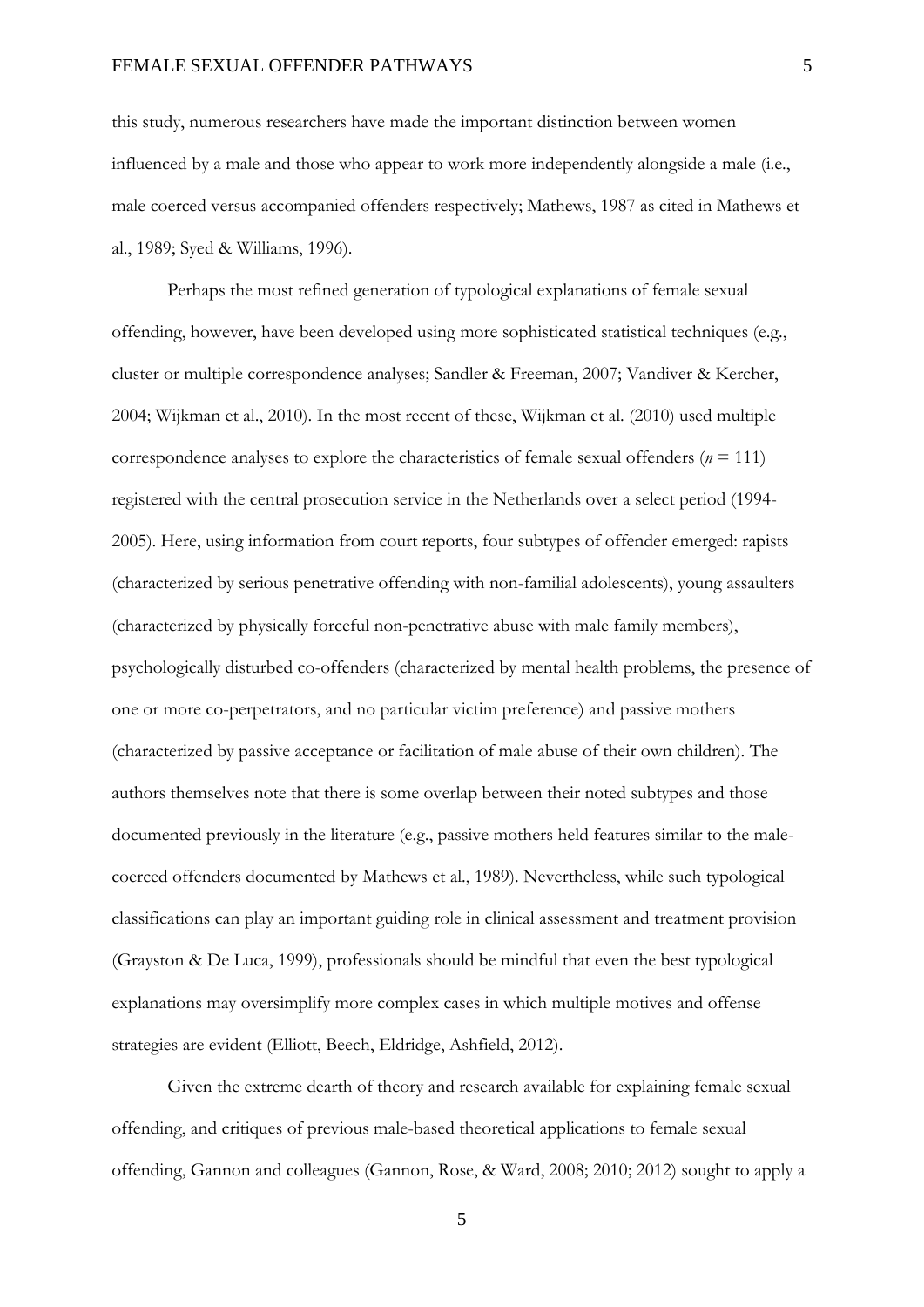new method to develop a gender-informed theory of female sexual offending. The method applied—termed Grounded Theory (Strauss & Corbin, 1990)—may be used with relatively small amounts of rich qualitative text making it idea for application in areas where research data and theory is particularly scarce (Ward, Louden, Hudson, & Marshall, 1995). Using this method, lineby-line analysis of text and systematic qualitative coding procedures are used to develop categories and subsequent theory 'from the ground up' (Gordon-Finlayson, 2010; Harry, Sturges, & Klingner, 2005). In this way, then, theory developed using this procedure is grounded, as much as possible, within the experiences and understandings of the participants (and their activities) that are attempting to be understood by the researcher. Gannon and colleagues highlighted that this particular method had been used successfully to further understanding of the male sexual offense process (see Courtney, Rose, & Mason, 2006; Ward et al., 1995) and sought to develop something similar for female sexual offenders. It should be noted here that in seeking to develop a theoretical account of an offense process, it is not assumed that an offender will adopt the same offense process each time they offend. Rather, it is anticipated that a good model of an offense process will encapsulate the range of offending styles typically used by offenders.

The resulting theory—the *Descriptive Model of Female Sexual Offending* (DMFSO; Gannon, et al., 2008)—was developed from the offense narratives of 22 UK women who had sexually offended. The final DMFSO model describes, in detail, the series of behavioral, cognitive, affective, and contextual factors that lead up to—and are associated with—female perpetrated sexual abuse (see Gannon, et al., 2008). A key aspect of the DMFSO relates to the time period occurring around one year to a few moments prior to the sexual offense, the offense itself, and experiences immediately post offense. By examining these specific substages of the model, Gannon and colleagues (Gannon, et al., 2008, 2010, 2012) highlighted the presence of three patterns or pathways to female-perpetrated sexual abuse labeled *Explicit-Approach*, *Directed-Avoidant*, and *Implicit-Disorganized* (interrater reliability for pathway allocation was Kappa = 0.91,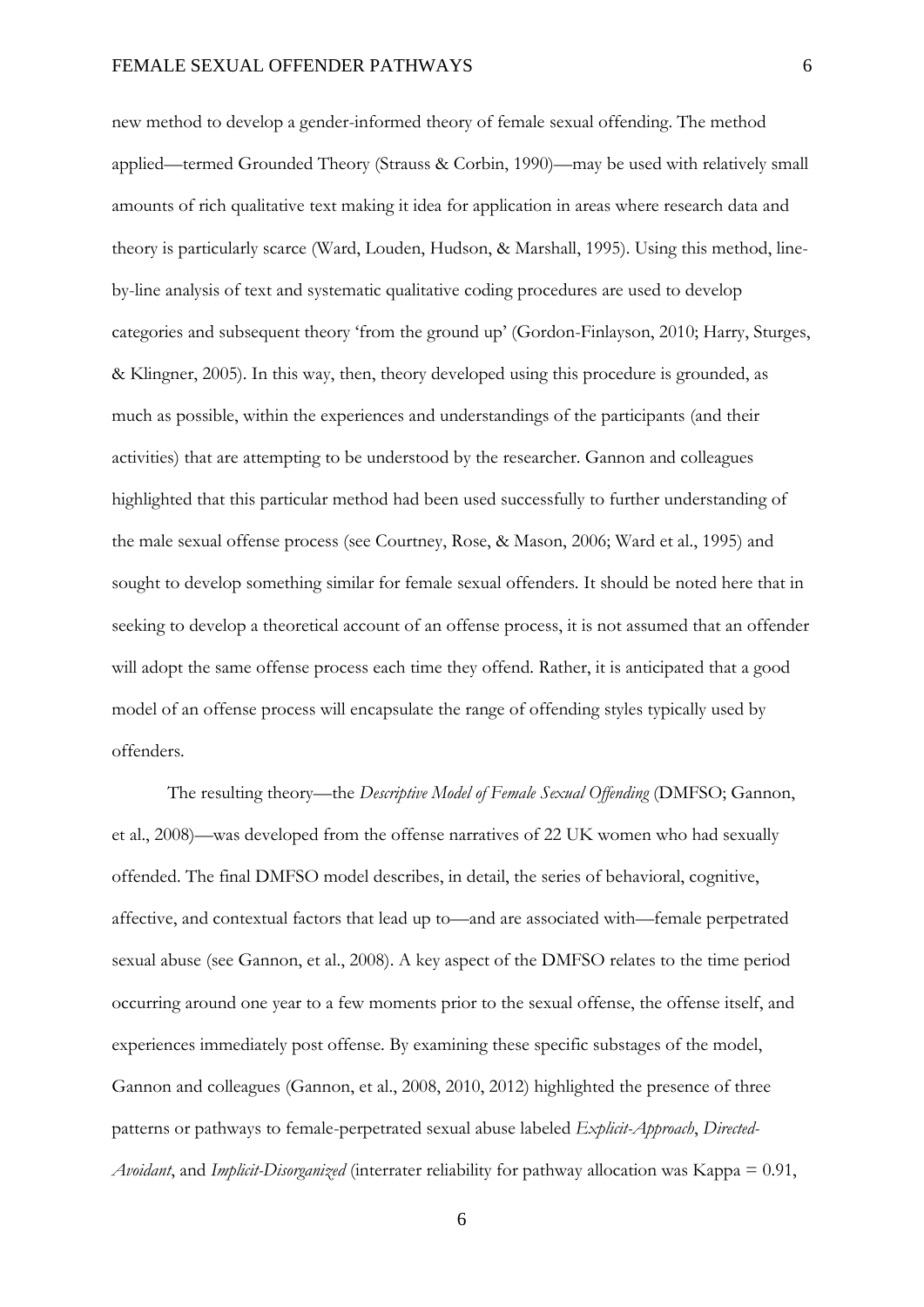95% CI [0.74, 1.0]). A small group of unclassified women were also highlighted ( $n = 4$ ). These individuals had not provided enough descriptive information about their offenses for them to be assigned to a pathway and were generally women who categorically denied their offense(s).

The Explicit-Approach pathway accounted for half of the classifiable sample (50%;  $n =$ 9) and represented a heterogeneous group of women who: held diverse goals for their offending (e.g., sexual gratification, intimacy, revenge), offended against either adults or children, tended to have explicitly preplanned their offending at both distal and proximal time points (i.e., intact selfregulation), and experienced a significant amount of positive affect associated with their offending. For example, one particular participant—Ms A—sexually abused her own children alongside her husband. As a child, she herself had experienced significant sexual abuse, which, in her own words, skewed her sexual behavior 'norms'. As a consequence, Ms A felt that watching her partner sexually interact with her children was arousing (i.e., sexual gratification) and that interacting sexually herself with her children would show them 'love' (i.e., intimacy). Thus, Ms A explicitly preplanned her offenses with her partner (i.e., both distally and proximally), and experienced significant excitement in anticipation of, and satisfaction as a result of her offending (i.e., positive affect).

The Directed-Avoidant pathway accounted for just over a quarter of the classifiable sample  $(27.8\%; n = 5)$ . Women classified within this pathway all wanted to avoid offending but had been directed to offend sexually against children by a coercive—and often abusive—male. Thus, women classified into this pathway tended to offend either out of fear or in order to obtain intimacy with their male co-offender. Offending was explicitly preplanned by the male coperpetrator at both the distal and proximal stages of the offense process and women reported experiencing significant negative affect associated with their offending. For example, one participant characterizing this pathway—Ms C—sexually abused her own 1 year old daughter in the company of her partner Jim. Ms C had experienced a particularly difficult childhood and early adulthood prior to meeting Jim characterized by bullying and domestic abuse. As a result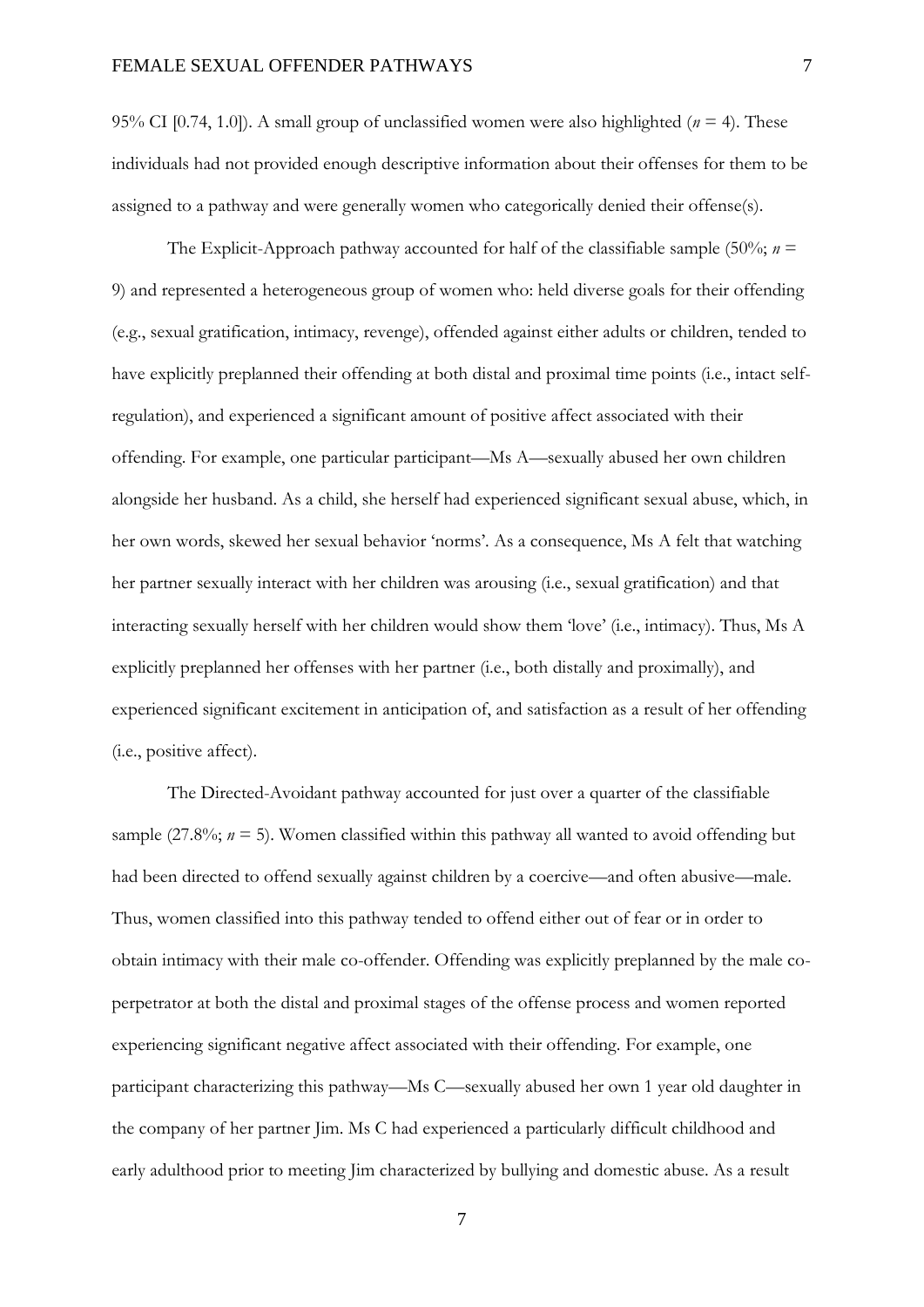Ms C found herself socially isolated and struggling to cope with her baby. Ms C—who displayed passive and dependent personality traits—appears to have been targeted by a male acquaintance, Jim, who developed a relationship with her that involved sexual grooming. Ms C initially avoided Jim's requests that she take indecent pictures of her daughter and herself engaging in sexual acts. However, Ms C was fearful of losing her relationship with Jim and was anxious to make him happy (i.e., intimacy). Jim planned all of the offense behaviors and told Ms C specifically what he wanted her to do (i.e., directed planning both distally and proximally). Ms C felt extremely uncomfortable about the abuse (i.e., negative affect) but felt compelled to continue the abuse for fear of losing Jim.

The Implicit-Disorganized pathway was the smallest representing just under one quarter of the classifiable sample (22.2%; *n* = 4). This pathway represented a heterogeneous group of women who held diverse goals for their offending and offended against either adults or children. Unlike the other pathways, however, women in these groups did not appear to display any explicit planning at either distal or proximal time points and all appeared to be characterized by self regulation deficits immediately prior to the offense (i.e., disorganized and impulsive offending). The women in this pathway could be characterized by either positive or negative affect. For example, one woman comprising this pathway—Ms D—abused her adolescent neighbor after a drinking binge. Ms D did not appear to engage in any distal or proximal planning associated with the offense but was drinking heavily to cope with historical stressors (e.g., a previous adulterous partner). Ms D's motivations for the abuse are a little unclear but it seems likely she was attempting to gain sexual gratification or intimacy as she reported feeling relatively lonely at the time. On the day of the offense Ms D recalls attempting to clean her car whilst intoxicated. Ms D is unable to recall the full details of what occurred next but stated that she invited her victim (who offered to help her with the car cleaning) into her house and attempted to kiss and have intercourse with him. Ms D, however, recalls one moment of clarity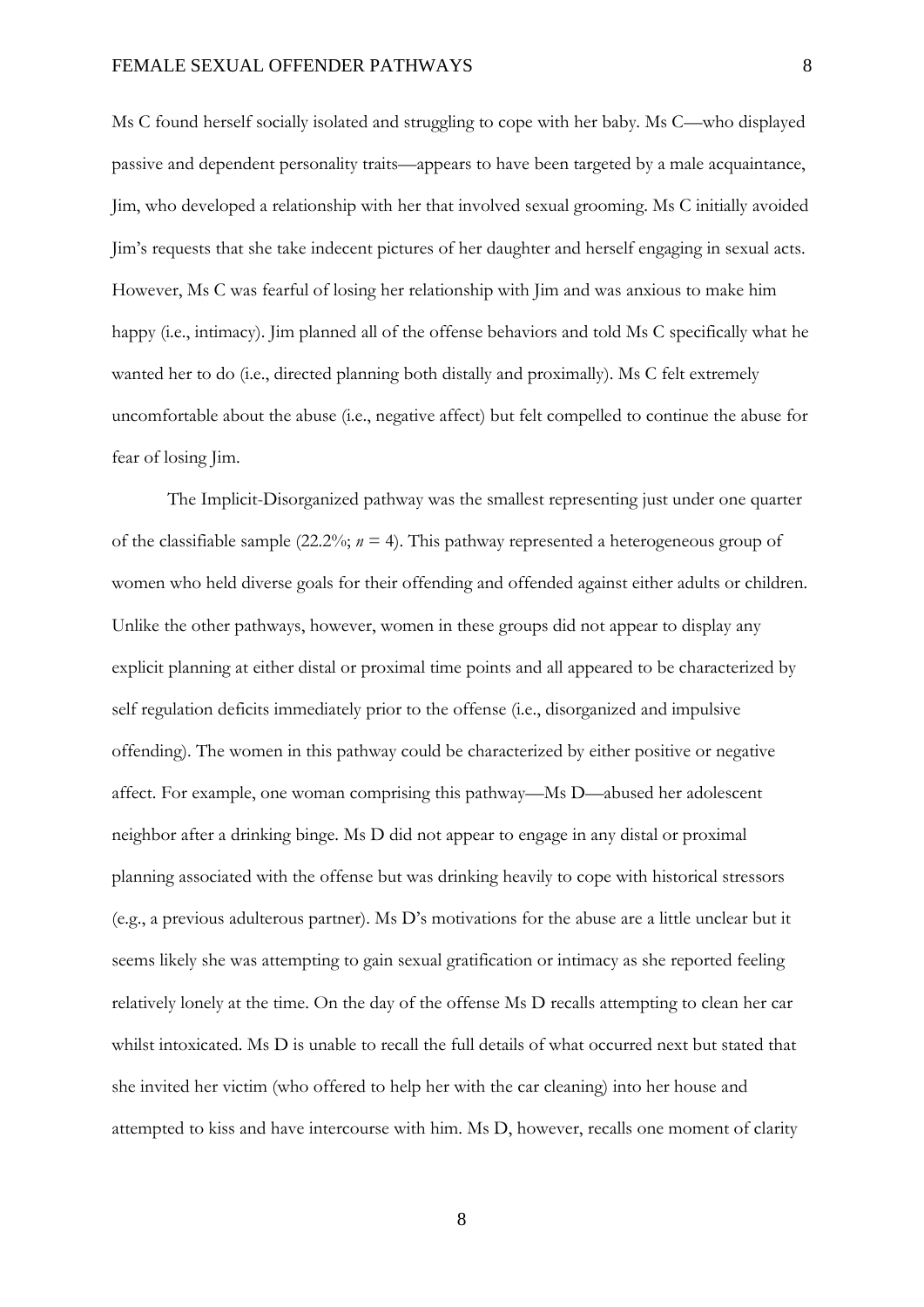following her actions in which she felt shocked at her behavior and asked the victim to leave (i.e., negative affect).

 In brief then, three main preliminary offense style patterns for female sexual offending were documented: Explicit-Approach women who actively planned their offending, experienced significant positive affect about their offending, and required little or no coercion to offend. Directed-Avoidant women did not plan their offenses, experienced significant negative affect associated with their offending, and required extreme and/or prolonged coercion to offend. Finally, Implicit-Disorganized women showed very low levels—if any—of planning their offenses, experienced either positive or negative affect associated with their offending, and were highly impulsive.

#### Study Aims

Although the DMFSO represents the only theory available to explain the offense process of female-perpetrated sexual offending, no work has yet been undertaken to begin to establish overall theory validity. In particular, the theory was developed from the accounts of UK women who had perpetrated sexual offenses and so it is unclear whether the model would adequately explain other female sexual offenders. Establishing whether the DMFSO is able to capture the offense process of a wider group of sexual offenders is critical to ensure that the DMFSO can provide adequate guidance in assessment and treatment provision for a broad category of offenders. If, for example, the DMFSO does not adequately capture a new sample of female sexual offenders then new pathways and further refinements may be required. This study sought to evaluate the DMFSO using a new sample of North American females convicted of a sexual offense. Our primary aim was to examine the prevalence of the original three pathways proposed by Gannon et al. (2008, 2010, 2012) using a new checklist devised to help clinicians identify key pathways to female-perpetrated sexual abuse. Final identified pathways were then subjected to demographic comparisons.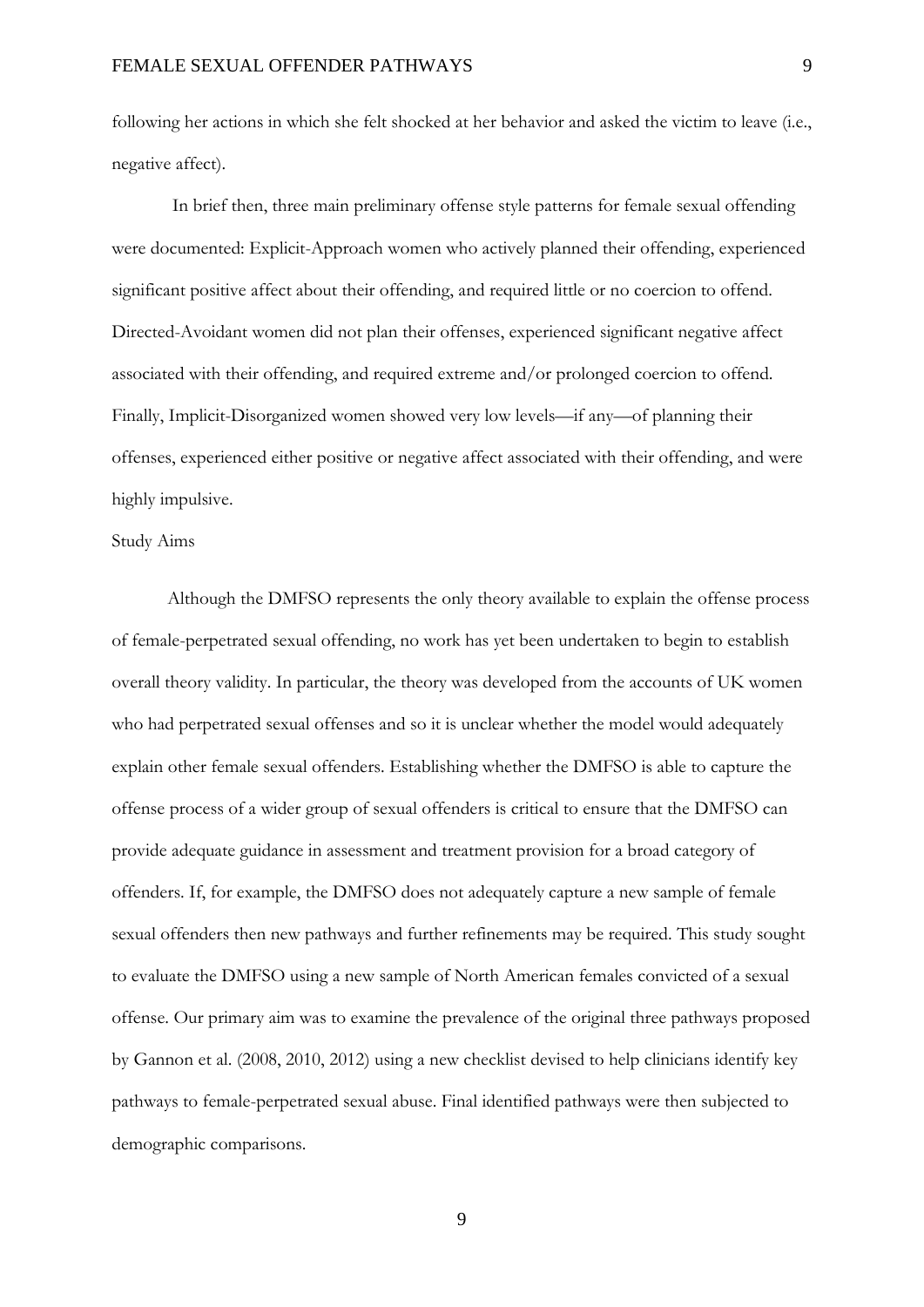#### **Method**

#### **Participants**

Thirty-six females convicted of a sexual offense against either an adult or child were recruited from two North American Prison Establishments (81%, *n* = 29 Arizona Department of Corrections; 19%, *n* = 7 Correctional Service Canada). Participants' ages ranged from 22 to 63  $(M = 36.58; SD = 10.53)$ , and their mean number of years in formal education was 12.75 ( $SD =$ 2.46; range = 8-19). The sentence length served by participants ranged from 1 year to indeterminate ( $M = 8.82^1$  years;  $SD = 6.49$ ) and the majority were White-American or Canadian  $(62\%, n = 23)$ . None of our participants held previous convictions for sexual offenses. Participants had offended against a total of 48 victims (21 male, 27 female). The majority of victims were minors (94%,  $n = 45$ ; *M* age = 11.95, *Range* = 2-17 years). Just less than one fifth of participants (19.4%;  $n = 7$ ) were biologically related to their victims. Although some women had offended alone (38.9% *n* = 14), many were not solo offenders. To illustrate, 41.7% (*n* = 15) of participants offended with a single male co-perpetrator, and 13.9% (*n* = 5) offended in groups of three or more. For two participants this information was unclear or unavailable.

#### **Interview Coding Protocol**

<u>.</u>

Two independent raters—who held post-graduate degrees in forensic psychology—were asked to assess each participant interview and assign it according to either (a) one of the three offense pathways outlined by Gannon et al. (2008, 2010, 2012) or (b) as unclassifiable due to lack of information or the possible presence of a previously unidentified pathway. In circumstances of dispute between raters, a third rater—the primary author of the DMFSO (TAG)—made the final overall assignment. In order to ensure intra-reliability or stability of coding, raters received substantial training from the first author on the DMFSO and its constituent pathways and were

<sup>&</sup>lt;sup>1</sup> Indeterminate sentences were excluded from the sentence length analysis.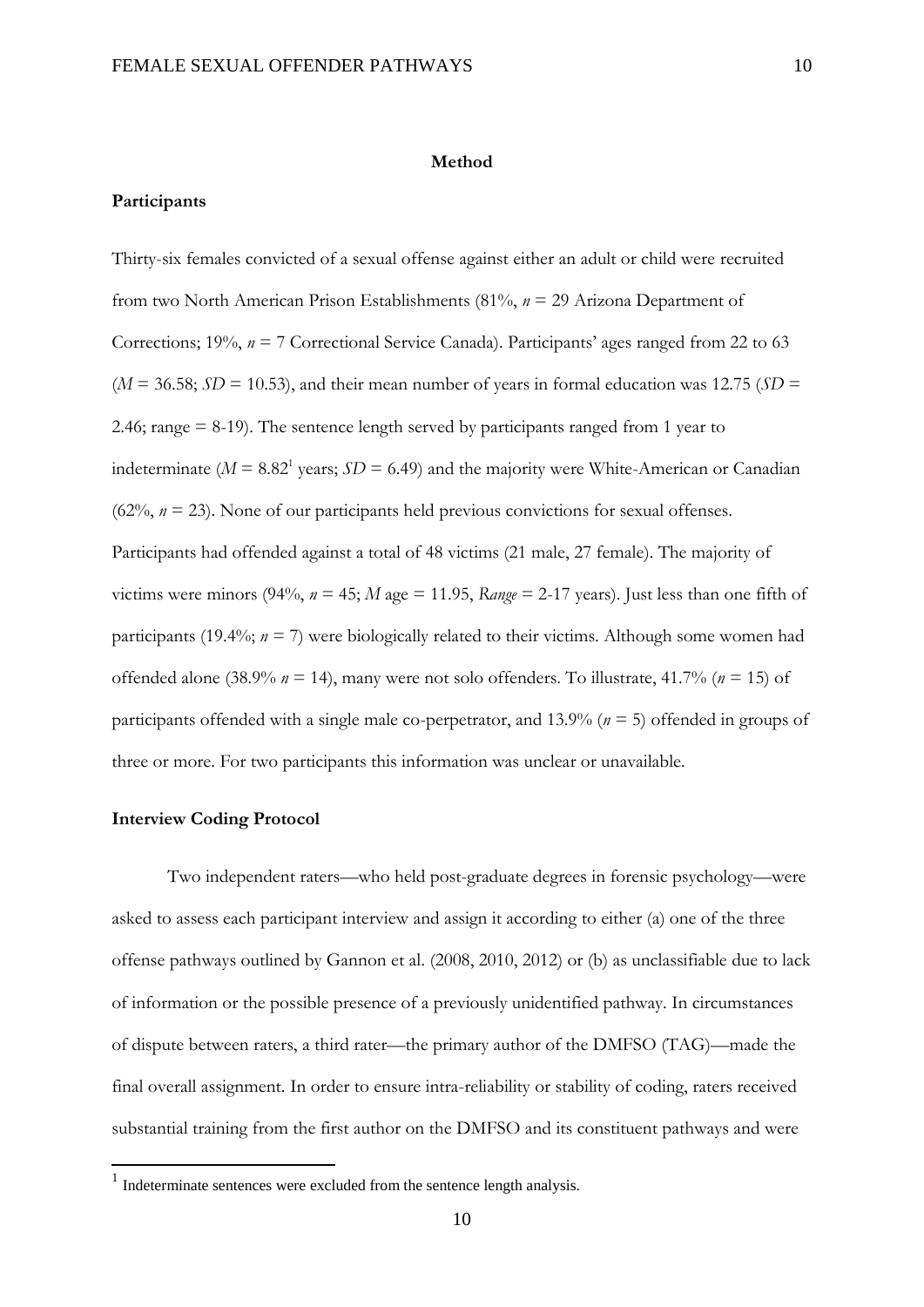required to correctly classify six interview scripts taken from Gannon et al. (2008) prior to rating the interviews outlined in this study. To encourage focused and reliable classification, raters were given the Offense Pathway Checklist described in Gannon et al. (2012; see Figure 1). This checklist—constructed to aid clinical judgment of basic offense styles and treatment needs assesses five main areas associated with the pre-offense and offense stages of the DMFSO: (1) amount of positive affect, (2) distal planning, (3) proximal planning, (4) coercion, and (5) self regulation style. Raters rate each aspect on a scale from 0-5 in order to aid their classification of offense style.

Inter-rater reliability was calculated using Cohen's kappa  $(\kappa)$ . Using Landis and Koch's (1977) guidelines for interpretation, we interpreted  $\kappa s$  0.41 to 0.61 as moderate, 0.61 to 0.80 as substantial, and 0.81 to 1.00 as almost perfect.

#### **Procedure**

The majority of data (>80%) was collected by the first author at Arizona State Prison Complex. The remainder was collected at Canada Correctional Services by a research assistant. Offense-relevant information and demographic details were attained via self-report and file records where possible. The interview procedure outlined in Gannon et al. (2008) was used by both interviewers to collect offense narratives. Interviews were recorded by audio recorder. In brief, the semi-structured interview schedule contains questions about the participant's childhood, early adulthood, factors leading up to and including the offense, and factors occurring immediately post-offense. The questions within the interview procedure were used as a guide and interviewers adapted questioning for each individual participant's circumstances. Two participants did not consent to their interviews being recorded, and so handwritten notes were taken instead. A further Canadian French speaking participant was interviewed in French and the interview translated verbatim into English. Because each participant's offense narrative was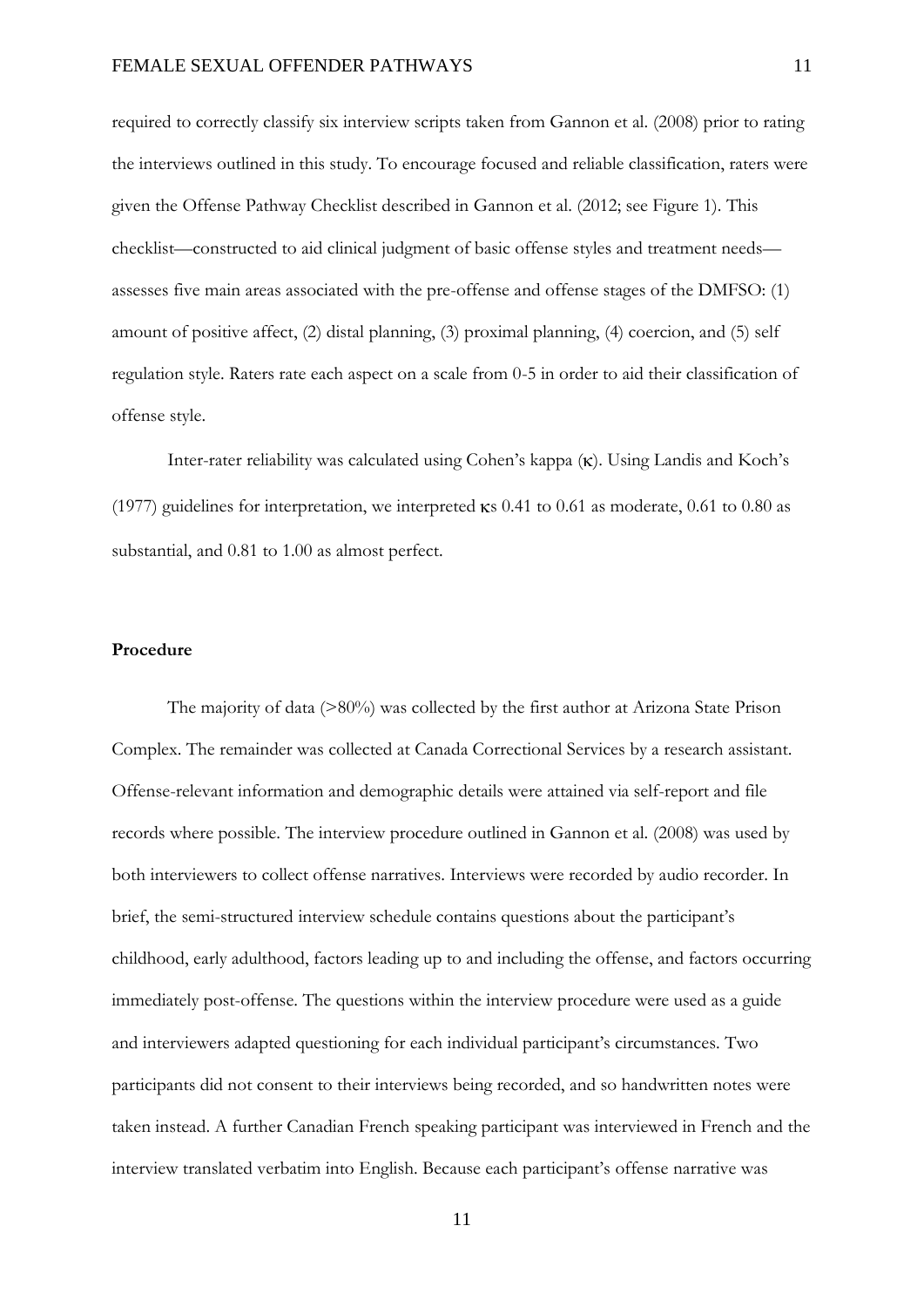unique, recorded interviews ( $N = 34$ ) varied in length from 27 minutes to 129 minutes ( $M =$ 55.16; *SD* = 19.00). Validity of interviews was examined, wherever possible, via consultation with psychology staff who held access to confidential file information. It should be noted that we did not attempt to examine any possible differences between the US and Canada samples since the overall aim of this study was to examine whether the DMFSO could adequately categorize a range of offenders. Thus, we do not assume that the US and Canada samples are equivalent and neither do we assume that either sample are representative of US or Canadian female sexual offenders. The study was reviewed and approved ethically by the University Research Ethics Committee.

#### Results

#### Evidence of Pathway Membership

Overall pathway classification agreement made by raters was 83.3% and overall interrater reliability of these judgments was Kappa = 0.77, 95% CI [0.60, 0.94]. This represents a substantial level of agreement according to Landis and Koch's (1977) guidelines for interpretation. The most reliable pathway classifications were those made for Directed-Avoidant women. Here, there was 100% agreement between raters of pathway membership. This pathway was the largest in number  $(n = 12)$  representing approximately one third of the overall sample. The remaining pathway classifications for Explicit-Approach, Implicit-Disorganized, and Unclassified women each received a total agreement percentage of 60%. Following the final decisions made by the third rater, the classifications were ten women as Explicit-Approach (27.8%), eight as Implicit-Disorganized (22.2%), and six as Unclassified (16.7%). Of the six disagreements between raters, two thirds appeared to revolve around a general confusion between Explicit-Approach and Implicit-Disorganized women. Here, raters often appeared to categorize the implicit planning and positive affect associated with some Implicit-Disorganized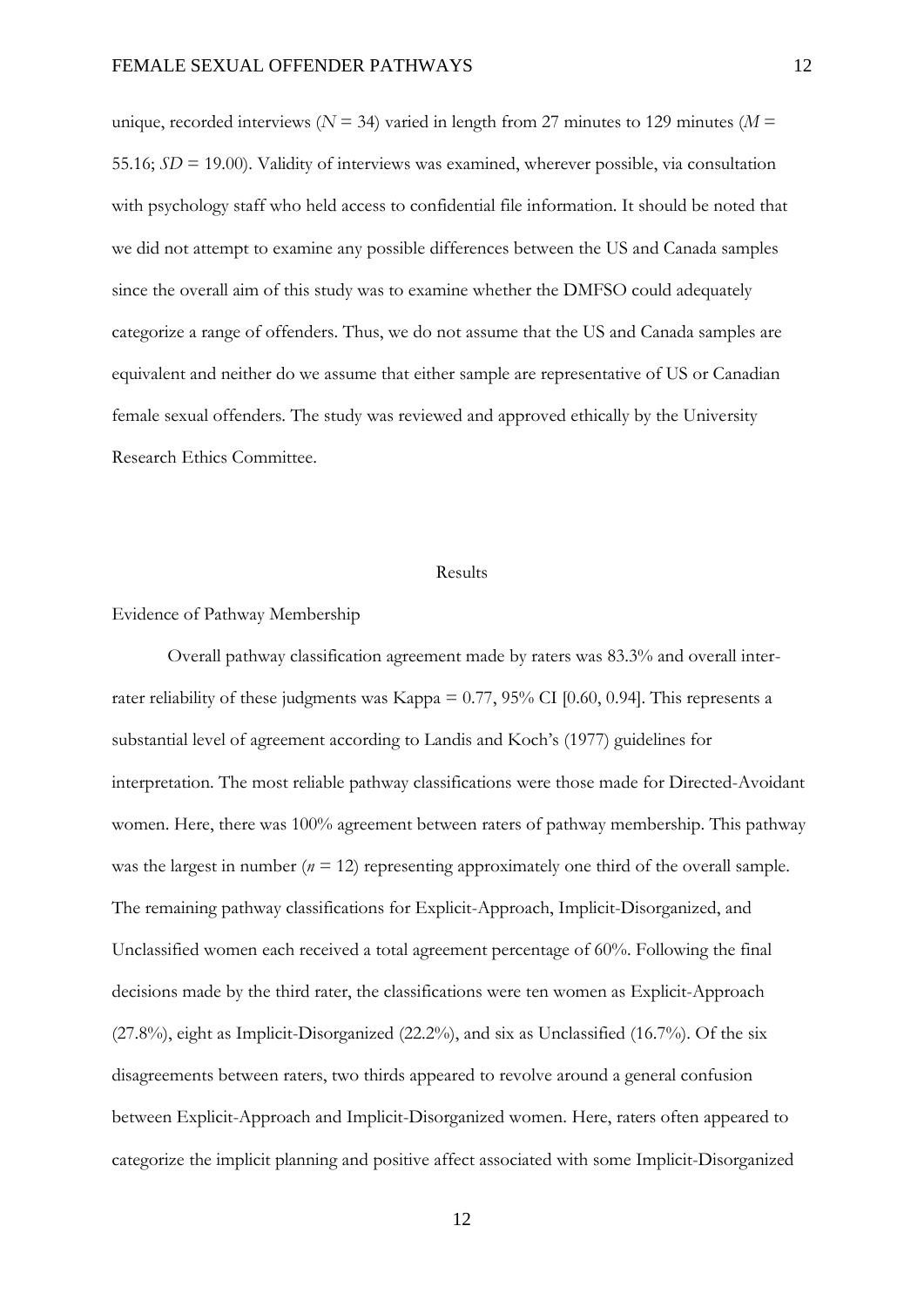women as the more extensive explicit planning profile characterizing Explicit-Approach women. Furthermore, a relatively large number of women were categorized as Unclassified. However, no rater highlighted the presence of any pathways over and above those specified by the DMFSO. Instead, the relatively large number of scripts categorized as Unclassified—similarly to Gannon et al. 2008—appeared to reflect either missing and/or unverifiable information (e.g., claims of coercion). As such, the large number of unclassified women appears to represent relative coding cautiousness. Notably, these unclassified women could not be differentiated from coded women on any key demographic variables. Figures 2-4 summarize the overall patterns of each pathway type (for each individual participant) across the five main areas associated with the pre-offense and offense stages of the DMFSO as indicated via the Offense Pathway Checklist used by raters<sup>2</sup>. The perceived motivations of each participant are also presented. Figure 2 illustrates that Explicit-Approach women were generally characterized by moderate-high levels of positive affect, notable planning at the distal and proximal stages, low levels of coercion, and moderate to

high levels of self regulation. However, their motivations for offending were various and included intimacy, revenge/humiliation, sexual gratification and financial gain. Figure 3 illustrates that Directed-Avoidant women showed a clear pattern of characteristics since they were all characterized by low levels of positive affect, and planning but moderate to high levels of coercion. These women appeared to evidence only two main motivators to offend: fear of their male co-perpetrator, or a desire to please their co-perpetrator via offending so as to increase intimacy. Finally, as Figure 4 illustrates, the Implicit-Disorganized women were characterized by low levels of planning, and impoverished self-regulation. These women displayed varying levels of affect and motivators (e.g., intimacy, revenge/humiliation, sexual gratification). Discrimination of Pathways on Key Demographic and Offense Factors

<u>.</u>

 $2$  Due to a clerical error, whereby one rater destroyed their original Offense Pathway Checklist ratings, the summaries that we present represent those obtained across Rater 1 and Rater 3 (TAG) only. Note, however, that the actual rater reliabilities and all pathway ratings were conducted by Rater 1 and Rater 2.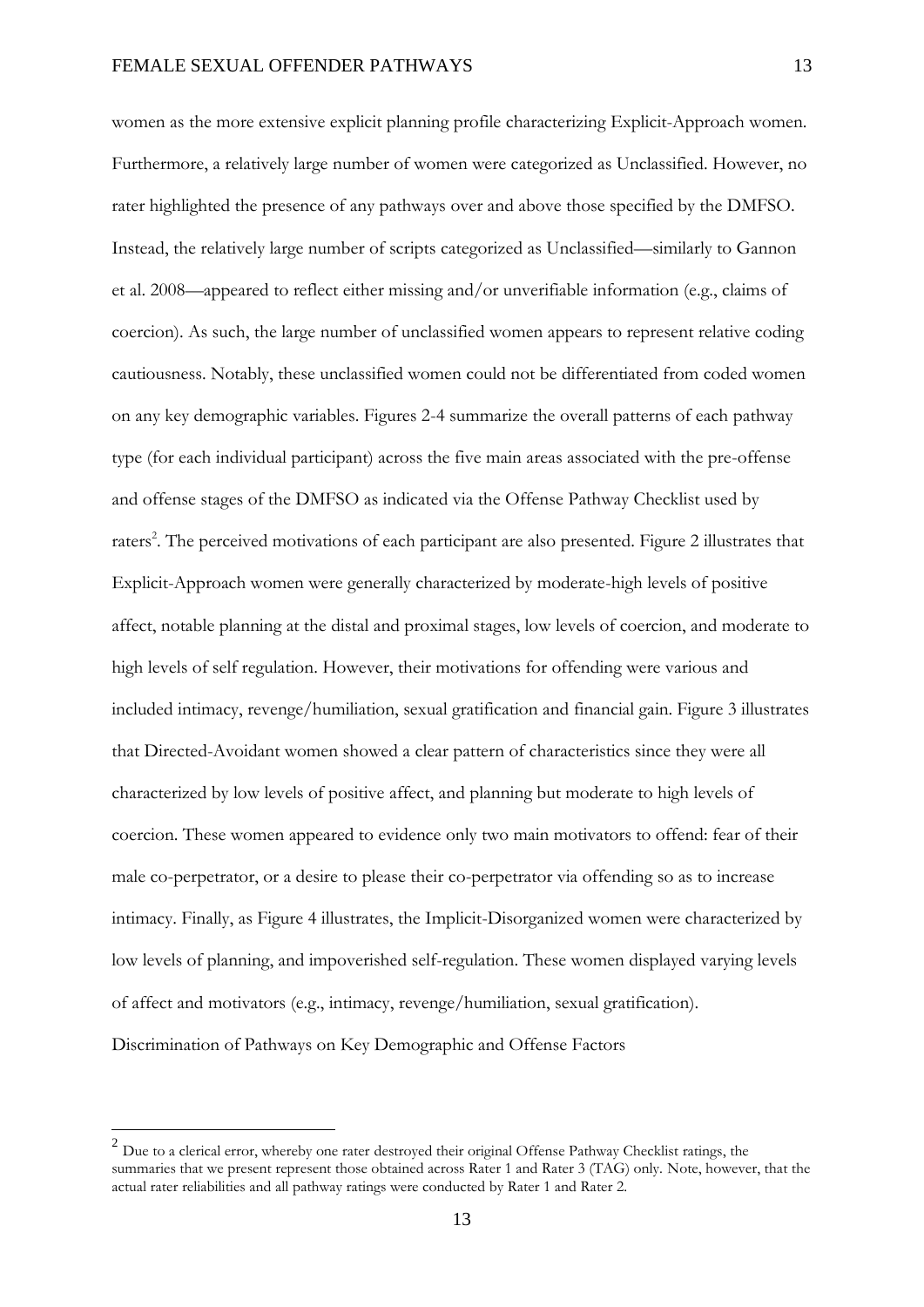Table 1 outlines key demographic and offense data across each of the three pathways. As illustrated in Table 1, three main differentiations are evident. First, Explicit Approach pathway women held significantly longer records of formal education than the Directed Avoidant pathway. Second, Directed-Avoidant pathway women held significantly greater numbers of victims on their offense record than Explicit-Approach pathway women. Finally, the Implicit-Disorganized pathway and Explicit-Approach pathway women hold higher numbers of general crimes on their offense record compared to the Directed-Avoidance pathway. No other differences across the pathways were detected.

#### Discussion

The present study found that the DMFSO had variable success as a descriptor of the offense styles of a sample of North American women who have sexually offended. In brief, when two independent raters used the DMFSO as a guide to pathway allocation—they were able to classify the majority (83.4%, *n* = 30) of a small sample of female sexual offenders at a rate of 77% (Kappa corrected). However, it should be noted that although agreement was 100% for the directed coerced pathway, it was less substantial for the remaining two pathways (i.e., only 60%). Thus, it seemed that raters had some difficulty in identifying each of these pathways. Interestingly, at least for the current sample, we found that while the Explicit-Approach and Implicit-Disorganized pathways appeared to be characterized by various motivations, the Directed-Avoidant pathway women demonstrated only two motivators for offending: fear (of their co-perpetrator male) or intimacy (i.e., offending to gain intimacy with their co-perpetrator). This may explain, in part, why the raters agreed in total when making ratings for women in this pathway. Unlike previous typological explanations of female sexual offending (e.g., Faller, 1987), the DMFSO does not group participants together based on simple offense characteristics but rather on a cluster of factors associated with offense style or method (i.e., planning, affect, coercion, self-regulation). Consequently, numerous pathway indicators require consideration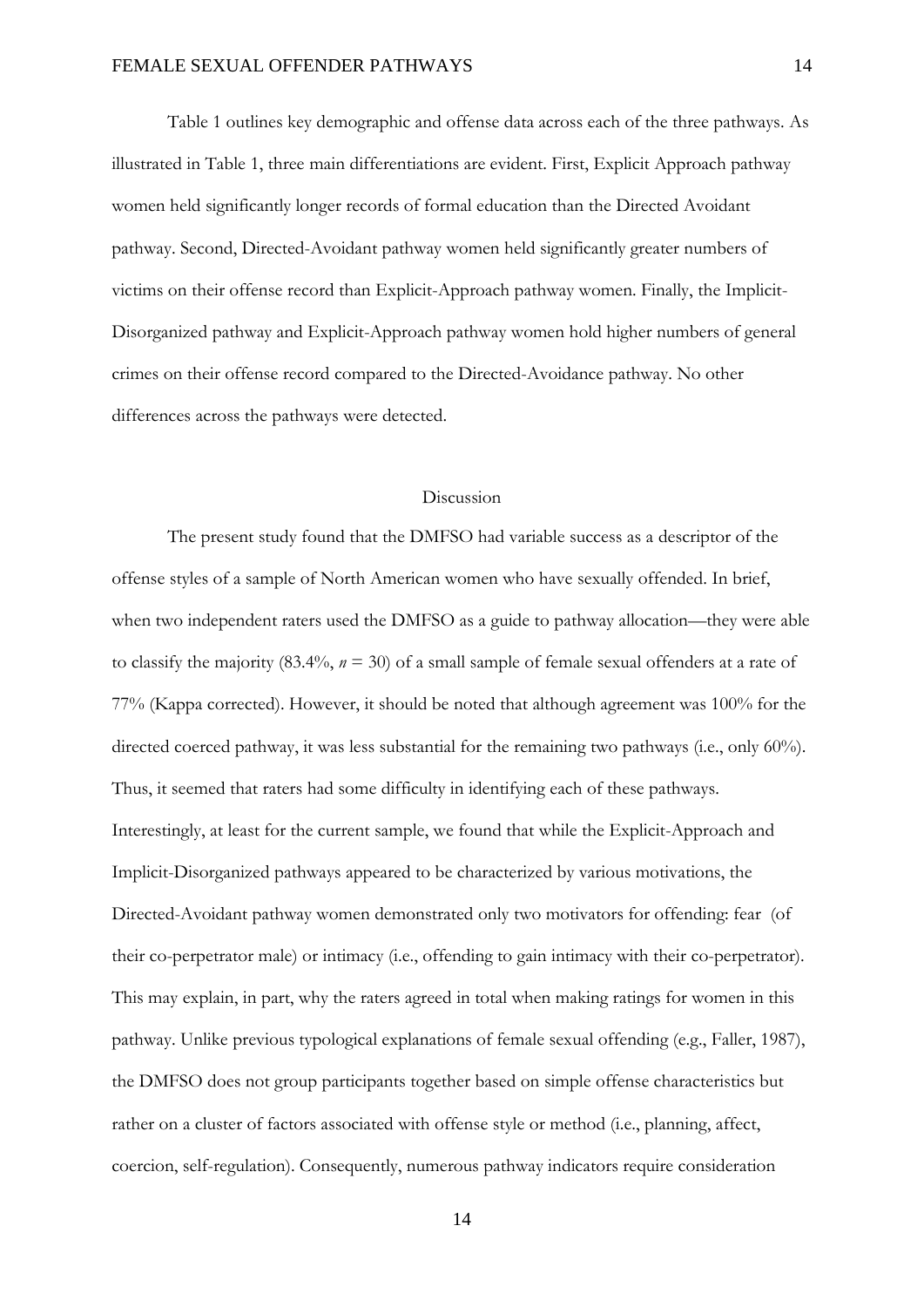#### FEMALE SEXUAL OFFENDER PATHWAYS

prior to pathway categorization and one pathway may contain various women characterized by differing offense characteristics and motivations (e.g., a male accompanied women might be allocated to Explicit-Approach as might a more 'preferential' abuser of children). Such variation is likely to require some significant skill on the part of the raters. Notably, the raters that we employed were post-graduates who are not fully qualified forensic practitioners. Thus, it would be interesting to see if ratings might differ substantially according to clinical experience.

In addition, when the resultant pathways were subjected to demographic / offense variable comparisons there were three main discriminating variables: years of formal education (Explicit-Approach women held—on average—2.41 more years of education relative to the Directed-Avoidant pathway women), number of victims (Directed-Avoidant pathway women held—on average—.58 more victims on record than the Explicit-Approach pathway), and the number of previous general offenses appeared to differ across the groups (Implicit-Disorganized and Explicit-Approach women held significantly more previous offenses on file relative to the Directed-Avoidant pathway women who did not hold any previous offenses). However, the pathways were not generally discriminable on factors that might indicate some type of victim preference (i.e., victim age, relationship to victim, or victim sex), and neither were pathways differentiable according to age of offense onset.

The present findings show that the DMFSO represents a reasonable descriptor, overall, of the offense styles of this North American sample of incarcerated women who have committed sexual offenses. Of particular note is the fact that neither of the independent raters suggested the possible presence of any new offense styles or pathways despite the fact that this represented a viable classification option. This appears to suggest that the DMFSO—at least at the very broadest level—is tapping into key variables associated with three prominent offense styles. Our preliminary findings also suggest that the Offense Pathway Checklist represents a somewhat useful aid to judgments of basic offense styles (see Gannon et al, 2012). The validity and meaning of the demographic / offense variable comparisons is a little less clear. While it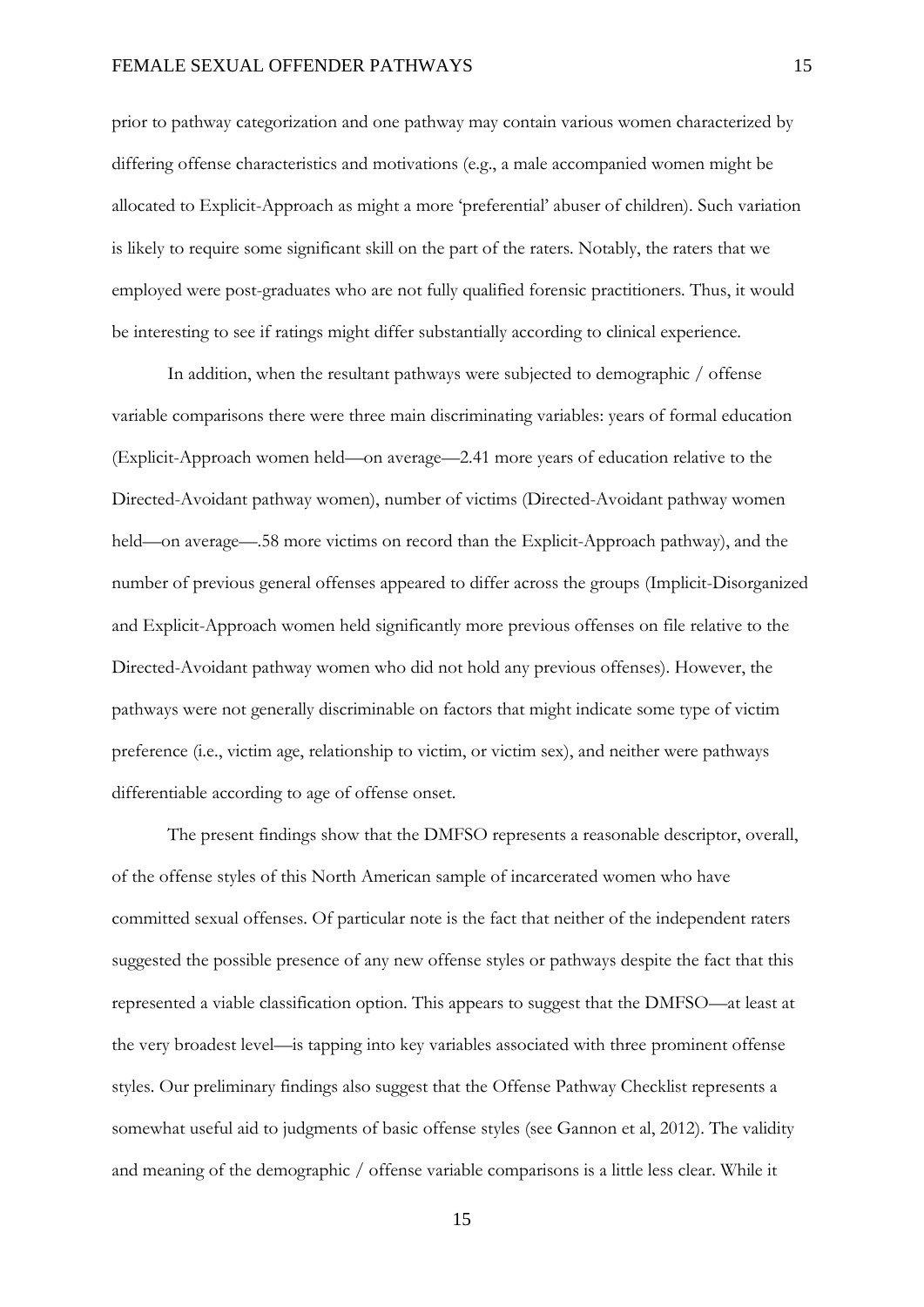seems reasonable, for example, that Explicit-Approach pathway women would evidence higher levels of formal education—which would enable them to effectively plan their offence relative to the Directed-Avoidant pathway—it is unclear why other variables were not more discriminable across the pathways. Clearly, low participant numbers will have played a role here (our power calculations illustrate that over 200 participants would be required to detect a small effect, with adequate power [i.e., .80] for example), and we invite future researchers to use larger numbers of participants (perhaps using offense narratives from treatment) which might ensure a larger sample could be tested.

Of particular importance to note, perhaps, is the fact that the women that we have used in an attempt to validate the DMFSO are those who have been caught for their offending and subsequently convicted. As many professionals have noted, female sexual offenders in particular are less likely than their male counterparts to be convicted for their offenses due to numerous biased assumptions about women as 'nurturers' that operate at the broad societal level (Bunting, 2007; Saradjian, 1996). Consequently, we should not assume that the sample used in this study is entirely representative of female sexual offenders generally. In addition to this, as previously noted, the raters that we asked to conduct the pathway categorization task were post graduates who had not yet completed forensic-clinical training. Consequently, it is possible that they may have been less critical relative to more experienced clinicians and may not have been so vigilant in the detection of other possible pathways. Given that the primary author of the DMFSO made the final categorizations when disagreements arose, skill of the initial raters in detecting other possible pathways appears imperative.

The data described in this study were derived from self-report interviews. Thus, although every effort was made to ensure the accuracy of information obtained within these interviews, it is possible that participants misrepresented their narratives in some way; particularly in an effort to minimize culpability. This represents a problem for all self-report data, which might only be minimized by elaborate tests of validity in the form of the polygraph or bogus pipeline type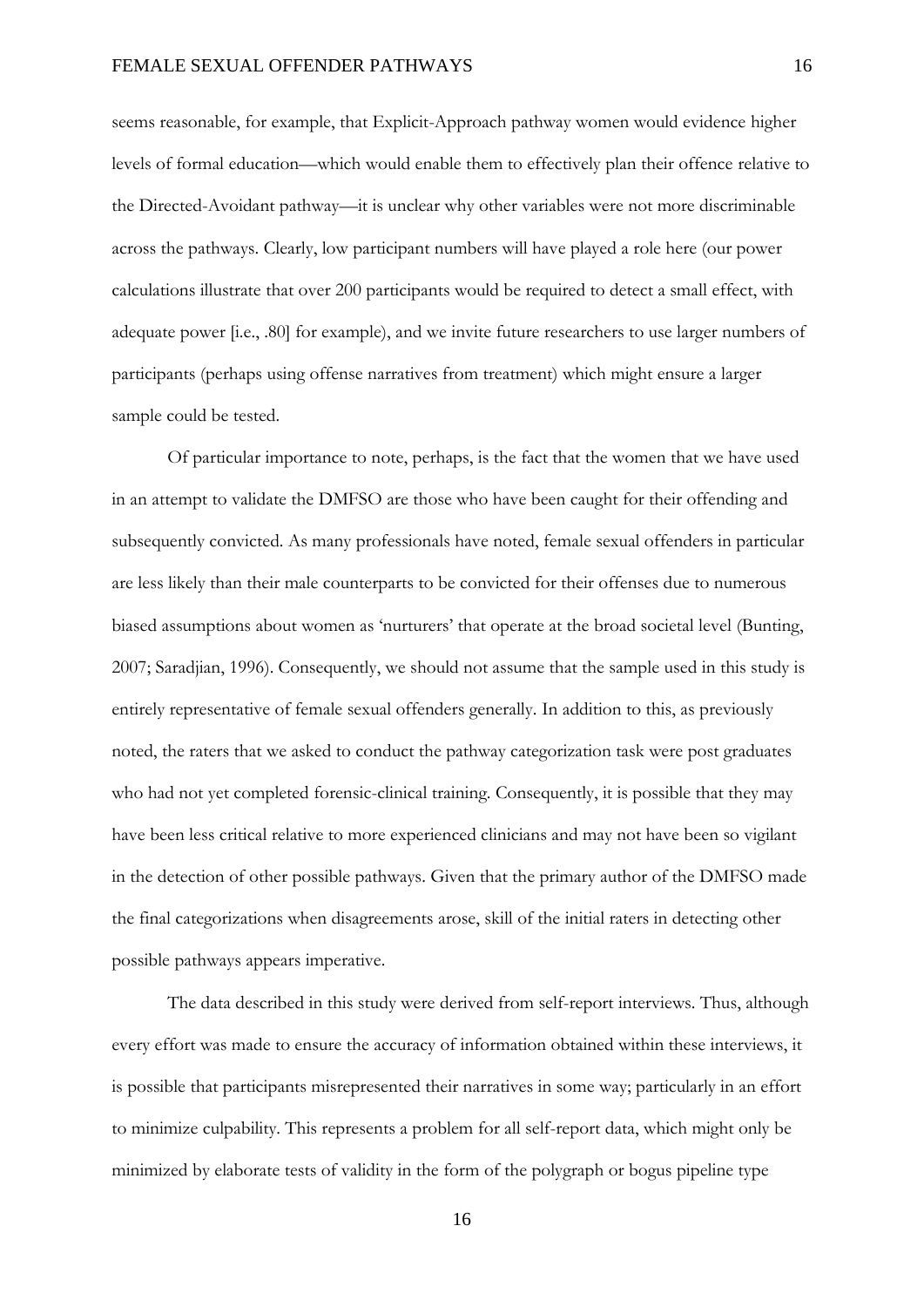procedures (see Gannon, Keown, & Polaschek, 2007). Future studies might also want to examine whether the pathway checklist items can be more easily obtained using a quantitative approach which may be less vulnerable to social desirability bias or at least incorporate some measurement of social desirability. A further limitation relates to the limited numbers of offense/demographic variables—due to restricted access—that we were able to compare across the various pathways. For example, it would have been informative to have compared the various pathways according to factors such as IQ, relationship status during offense, and level of force used in offense. It would also have been informative to have compared each of the pathways according to key psychological characteristics such as assertiveness, problem solving, coping style, impulsivity, and general personality traits using validated psychometric tests. We predict, for example, that Explicit-Approach offenders would show higher levels of assertiveness, problem solving skills, and adaptive coping styles relative to the other two pathways. Further, we predict that Implicit-Disorganized offenders would show relatively higher levels of impulsivity relative to the other two pathways. A final limitation relates to the fact that our sample, and the sample upon which the DMFSO is derived, represents incarcerated prison populations. Consequently, it is unclear whether any new pathways and/or offense style characteristics would emerge were the DMFSO to be tested with other samples (e.g., community-sentenced females, those committed to mental health facilities, or those who have gone undetected).

Given these limitations, what, if any treatment implications do the DMFSO pathways hold? Given the current level of empirical support for the pathways (which is still being established), we suggest that researchers and clinicians use the offense pathway checklist with their clients *transparently*. For example, therapists can explain to clients that the pathways and associated checklist is still being tested, and ask clients to reflect on their offense style (or styles if multiple offenses are present) to see if they feel there are any similarities between their own offending and factors outlined within one or more of the pathways. This transparent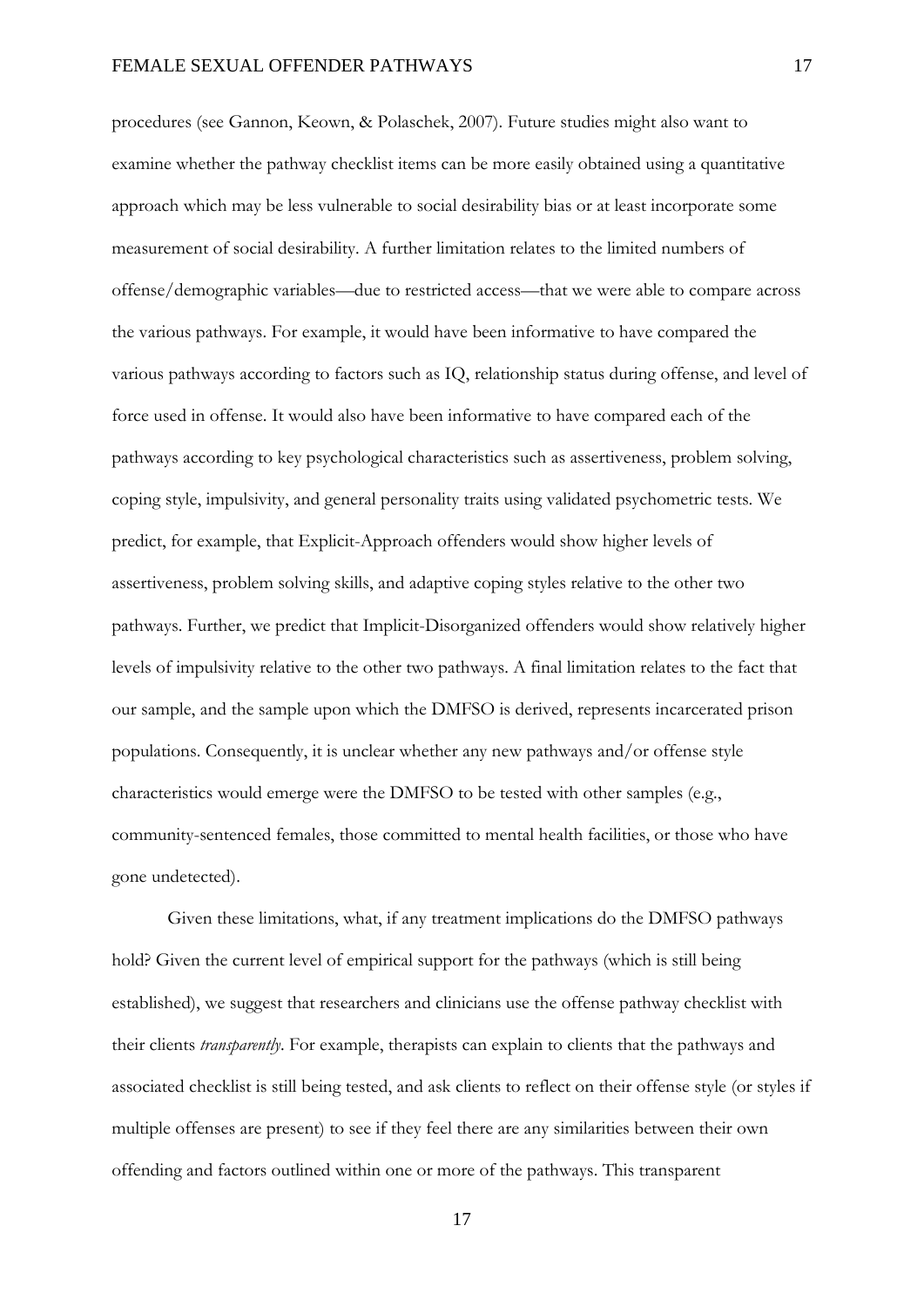presentation of the DMFSO can then service to promote collaborative analysis and exploration between therapist and client promoting healthy exploration and a strong therapeutic alliance. Female sexual offenders are still an under-researched population, and few are likely to reside in the same correctional establishments. Consequently, such women may feel 'unheard' or that their experiences are being likened to those of their male counterparts (see Ashfield, Brotherston, & Eldridge, 2010). Thus, using a theory that has clearly been developed from other women's experiences might be helpful in convincing clients that their practitioners are well informed and are attempting to work from a gender-sensitive perspective. Clearly, we do not hold all of the answers to understanding female-perpetrated sexual offending as yet. However, we can share currently developing knowledge with our clients.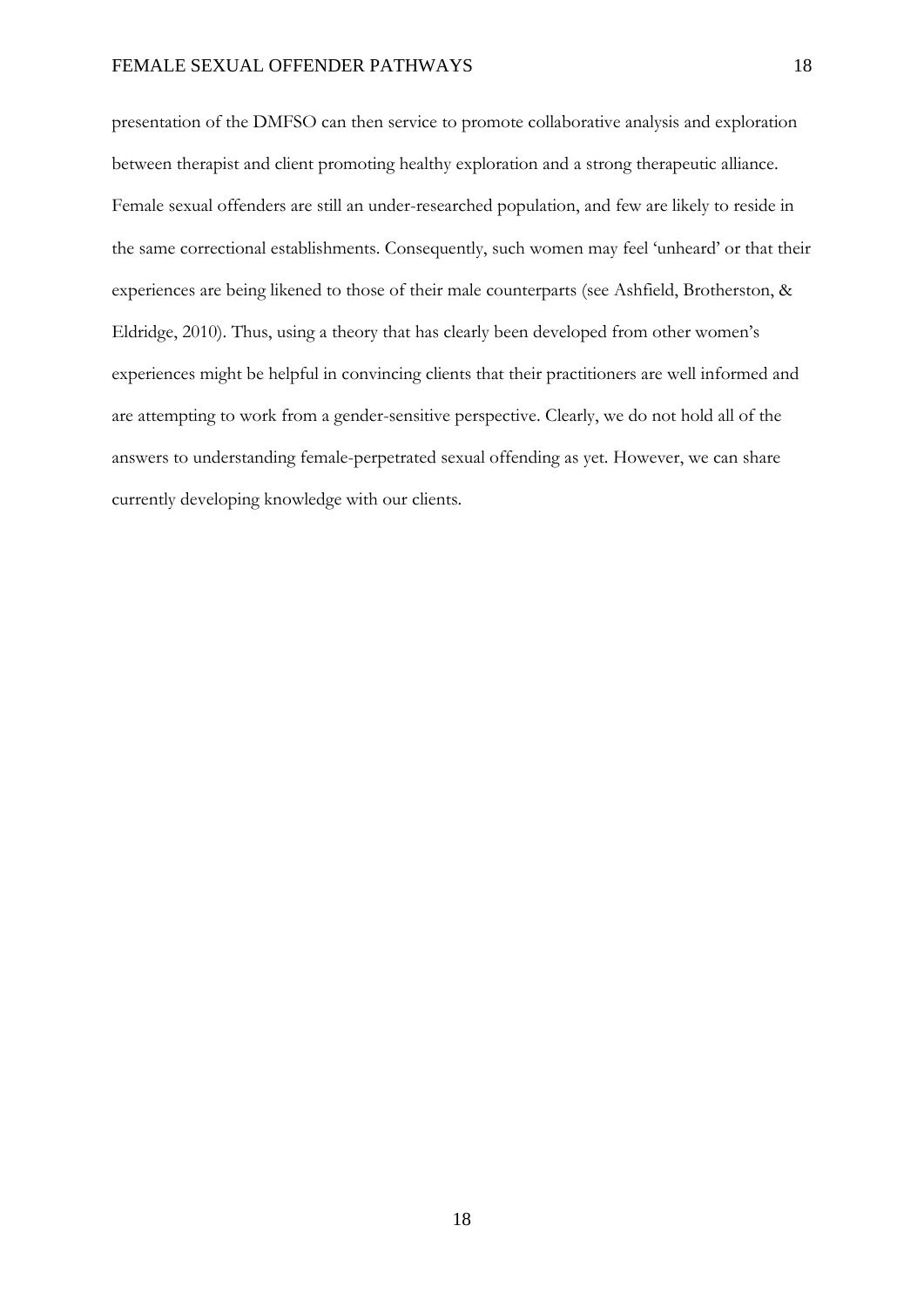#### References

- Ashfield, S., Brotherston, S., & Eldridge, H. (2010). In T. A. Gannon & F. Cortoni (Eds.), *Female sexual offenders: Theory, assessment, and treatment* (pp.161-180). Chichester, UK: John Wiley & Sons, Ltd.
- Beech, A. R., Parrett, N., Ward, T., & Fisher, D. (2009). Assessing female sexual offenders' motivations and cognitions: An exploratory study. *Psychology, Crime & Law, 15,* 201-216. doi: 10.1080/10683160802190921.
- Blanchette, K., & Brown, S. L. (2006). *The assessment and treatment of women offenders.* Chichester, UK: Wiley.
- Bunting, L. (2005). *Females who sexually offend against children. Responses of the child protection and criminal justice systems.* NSPCC Policy Practice Research Series. London: NSPCC.
- Chesney-Lind, M., & Sheldon, R. G. (2004). *Girls, delinquency, and juvenile justice* (3rd ed.). Belmont, CA: Wadsworth Publishing.
- Cortoni, F., & Gannon, T. A. (2011). Female sexual offenders. In D. P. Boer, R. Eher, L. A. Craig, M. H. Miner, & F. Pfäfflin (Eds.), *International perspectives on the assessment and treatment of sexual offenders* (pp. 35-54). Chichester, UK. Wiley-Blackwell.
- Courtney, J., Rose, J., & Mason, O. (2006). The offence process of sex offenders with intellectual disabilities: A qualitative study. *Sexual Abuse: A Journal of Research and Treatment, 18*, 169-191. doi: 10.1177/107906320601800205.
- Elliott, I. A., Beech, A. R., Eldridge, H., Ashfield, S. (2012). Assessing female sex offenders' motivations and cognitions. In B. Schwartz (Ed.), The sex offender: Current trends in policy and treatment practice. Volume VII (pp. 15-1-15-17). Kingston, NJ: Civic Research.
- Faller, K. C. (1987). Women who sexually abuse children. *Violence and Victims, 2*, 263-276.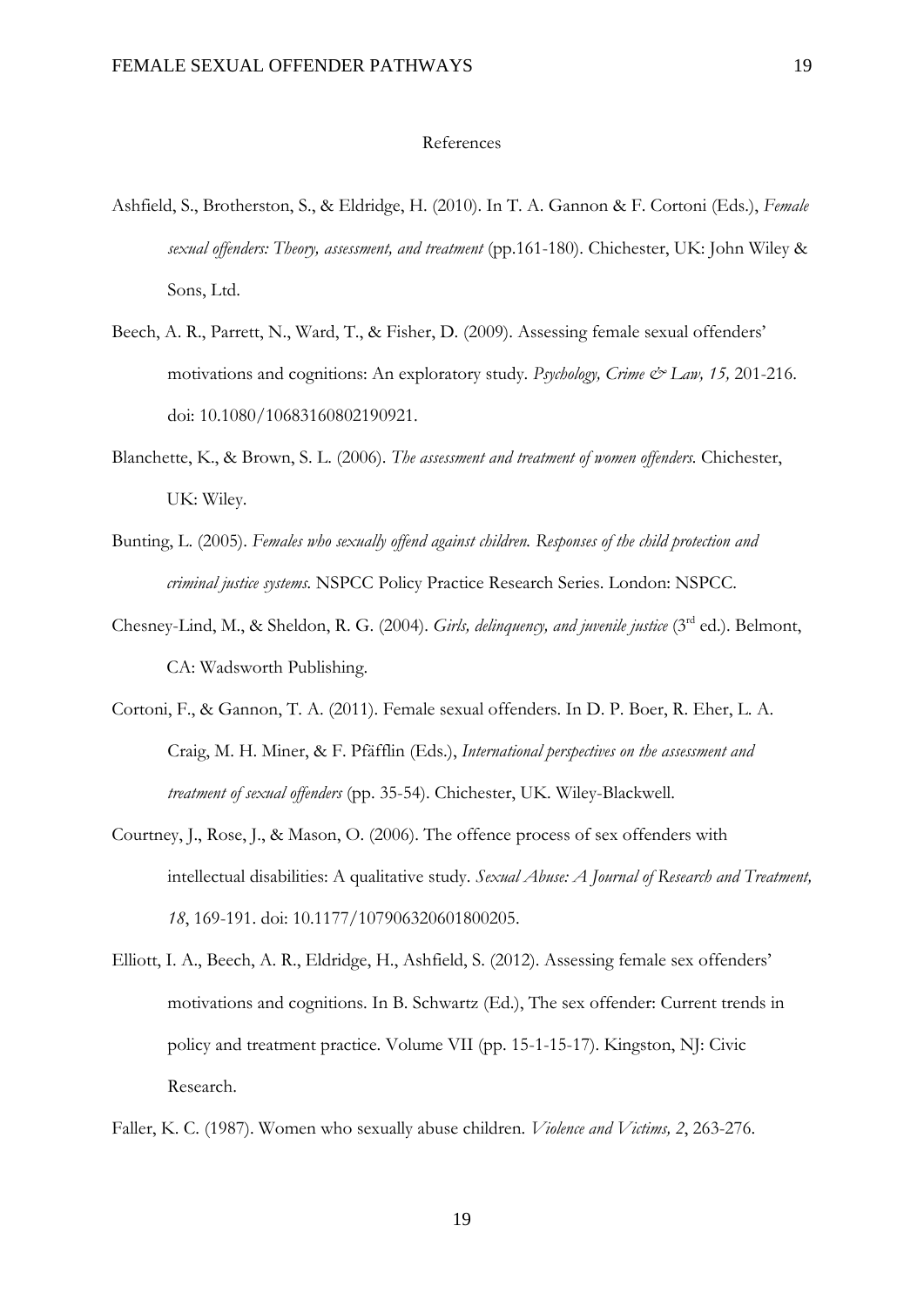- Gannon, T. A., & Cortoni, F. (2010). Female sexual offenders: Theory, assessment and treatment – an introduction. In T. A. Gannon & F. Cortoni (Eds.), *Female sexual offenders: Theory, assessment, and treatment* (pp. 1-7). Chichester, UK: John Wiley & Sons, Ltd.
- Gannon, T. A., Cortoni, F., & Rose, M. (2010). Developments in female sexual offending and considerations for future research and treatment. In T. A. Gannon & F. Cortoni (Eds.), *Female sexual offenders: Theory, assessment, and treatment* (pp. 181-198). Chichester, UK: John Wiley & Sons, Ltd.
- Gannon, T. A., Keown, K., & Polaschek, D. (2007). Increasing honest responding on cognitive distortions in child molesters: The bogus pipeline revisited. *Sexual Abuse: A Journal of Research and Treatment, 19*(1), 5-22. doi:10.1007/s11194-006-9033-0.
- Gannon, T. A., Rose, M., & Ward, T. (2012). A descriptive offense process model for female sexual offenders. In Schwartz, B. (Ed), *The sex offender* Volume 7 (pp. 16-1 – 16.21). Kingston, NJ: Civic Research.
- Gannon, T. A., Rose, M., & Ward, T. (2010). Pathways to female sexual offending: approach or avoidance? *Psychology, Crime and Law, 16*(5), 359-380. Doi: 10.1080/10683160902754956.
- Gannon, T. A., Rose, M. R., & Ward, T. (2008). A Descriptive Model of the Offense Process for Female Sexual Offenders. *Sexual Abuse: A Journal of Research and Treatment, 20*(3), 352-374. doi:10.1177/1079063208322495.
- Grayston, A. D., & De Luca, R. V. (1999). Female perpetrators of child sexual abuse: A review of the clinical and empirical literature. *Aggression and Violent Behavior, 4*, 93-106. doi: s1359-1789(98)00014-7
- Gordon-Finlayson, A. (2010). QM2: Grounded theory. In M. Forrester (Ed.), *Doing qualitative research in psychology: A practical guide* (pp. 154-176). London: Sage Publications.
- Harris, D. A. (2010). Theories of Female Sexual Offending. In T. A. Gannon & F. Cortoni (Eds.), *Female sexual offenders*: *Theory, assessment and treatment* (pp. 31-51). Chichester, UK: John Wiley & Sons, Ltd.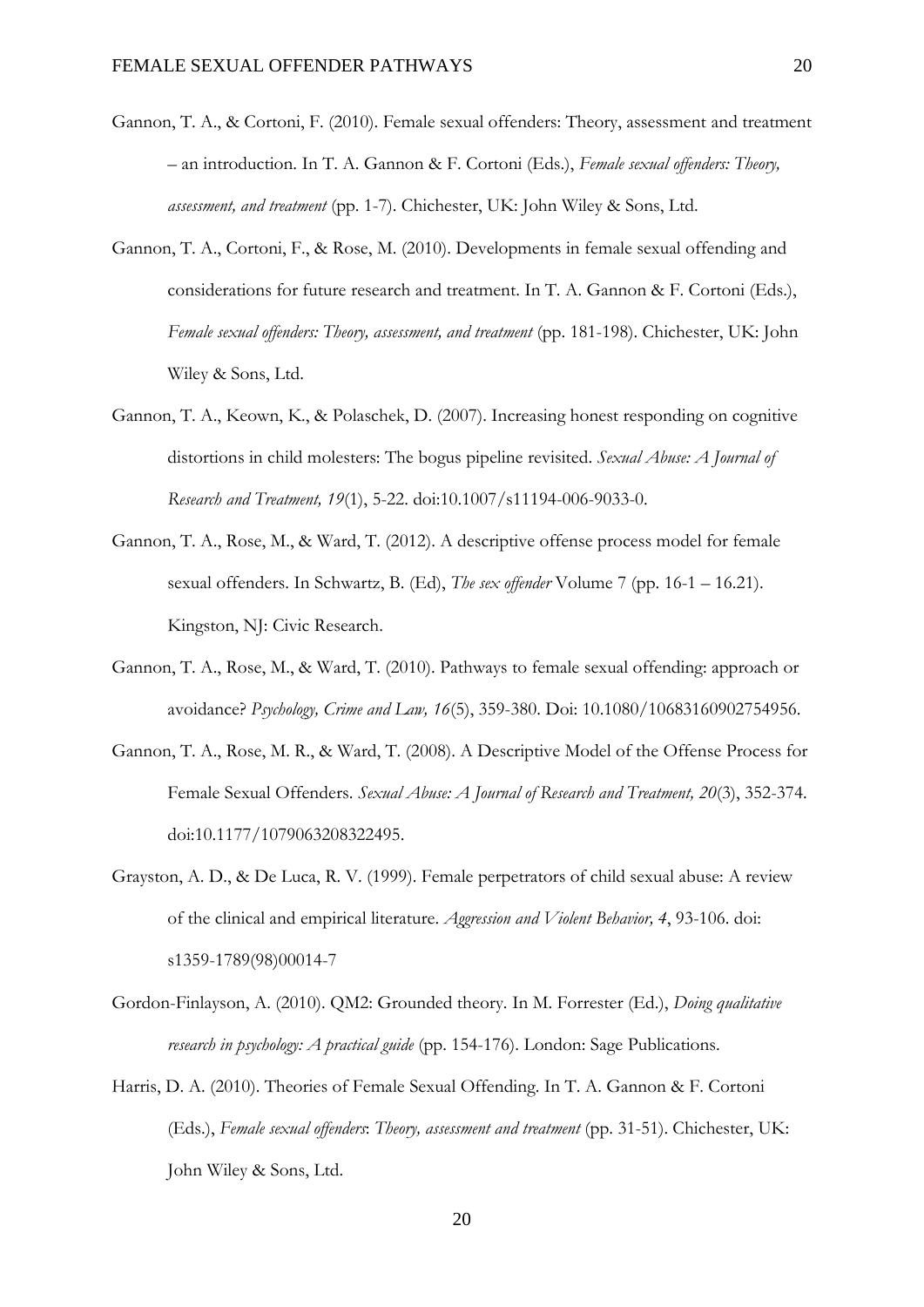- Harry, B., Sturges, K. M., & Klingner, J. K. (2005). Mapping the process: An exemplar of process and challenge in grounded theory analysis. *Educational Researcher, 34*(2), 3-13. doi:10.3102/0013189x034002003.
- Hollin, C. R., & Palmer, E. (2006). Criminogenic need and women offenders: A critique of the literature. *Legal and Criminological Psychology, 11*, 12-26. doi: 10.1348/135532505X57991.
- Johansson-Love, J., & Fremouw, W. (2006). A critique of the female sexual perpetrator research. Aggression and Violent Behavior, 11, 12-26. doi: 10.1016/j.avb.2005.05.001
- Landis, J. R., & Koch, G. G. (1977). The measurement of observer agreement for categorical data. *Biometrics, 33*(1), 159-174.
- Mathews, R., Matthews, J. K., & Speltz, K. (1989). *Female sexual offenders: An exploratory study*. Orwell, VT: Safer Society Press.
- Matthews, J. K., Mathews, R., & Speltz, K. (1991). Female sexual offenders. A Typology. In M. Q. Patton (Ed.), *Family sexual abuse: Frontline research and evaluation* (pp. 199-219). London: Sage Publications.
- Nathan, P., & Ward, T. (2001). Females who sexually abuse children: Assessment and treatment issues. *Psychiatry, Psychology and Law, 8*, 44-45. doi: 10.1080/13218710109525003.
- Nathan, P., & Ward, T. (2002). Female sex offenders: Clinical and demographic features. *The Journal of Sexual Aggression, 8*, 5-21. doi: 10.1080/13552600208413329.
- Sandler, J. C., & Freeman, N. J. (2007). Typology of female sex offenders: A test of Vandiver and Kercher. *Sexual Abuse: A Journal of Research and Treatment, 19*, 73-89. doi: 10.1007/s11194-007-9037-4.
- Saradjian, J. (1996). *Women who sexually abuse children: From research to clinical practice*. Chichester, UK: Wiley.
- Strauss, A., & Corbin, J. (1998). *Basics of qualitative research: Techniques and procedures for developing grounded theory* (2nd ed.). Thousand Oaks, CA: Sage.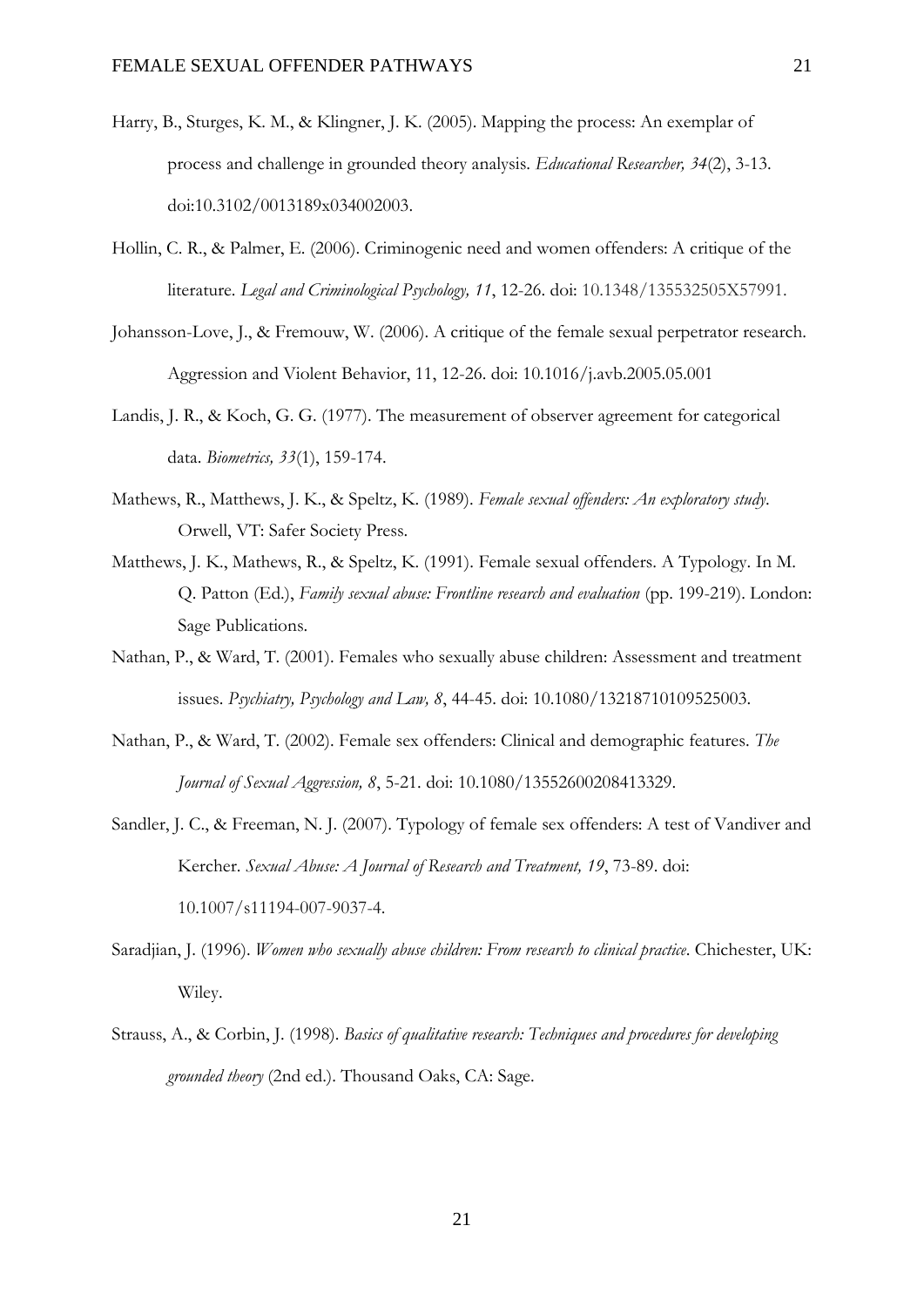- Syed, F., & Williams, S. (1996). *Case studies of female sex offenders in the Correctional Service of Canada*. Ottawa: Correctional Service Canada. Retrieved June 15, 2007 from http://www.cscscc.gc.ca/text/pblct/sexoffender/female/toc\_e.shtml
- Ward, T., Louden, K., Hudson, S. M., & Marshall, W. L. (1995). A descriptive model of the offense chain for child molesters. *Journal of Interpersonal Violence, 10*, 452-472. doi: 10.1177/088626095010004005.
- Ward, T., & Hudson, S. M. (1998) Construction and development of theory in the sexual offending area: A metatheoretical framework. *Sexual Abuse: A Journal of Research and Treatment, 10*, 47-63. doi: 10.1177/107906329801000106.
- Vandiver, D. M., & Kercher, G. (2004). Offender and victim characteristics of registered female sexual offenders in Texas: A proposed typology of female sexual offenders. *Sexual Abuse: A Journal of Research and Treatment, 16*, 121-137. doi: 1079-0632/04/0400-0121/0.
- Wijkman, M. , Bijleveld, C., & Hendriks, J. (2010). Women don't do such things! Characteristics of female sex offenders and offender types. *Sexual Abuse: a Journal of Research and Treatment, 22*, 135-156. doi: 10.1177/1079063210363826.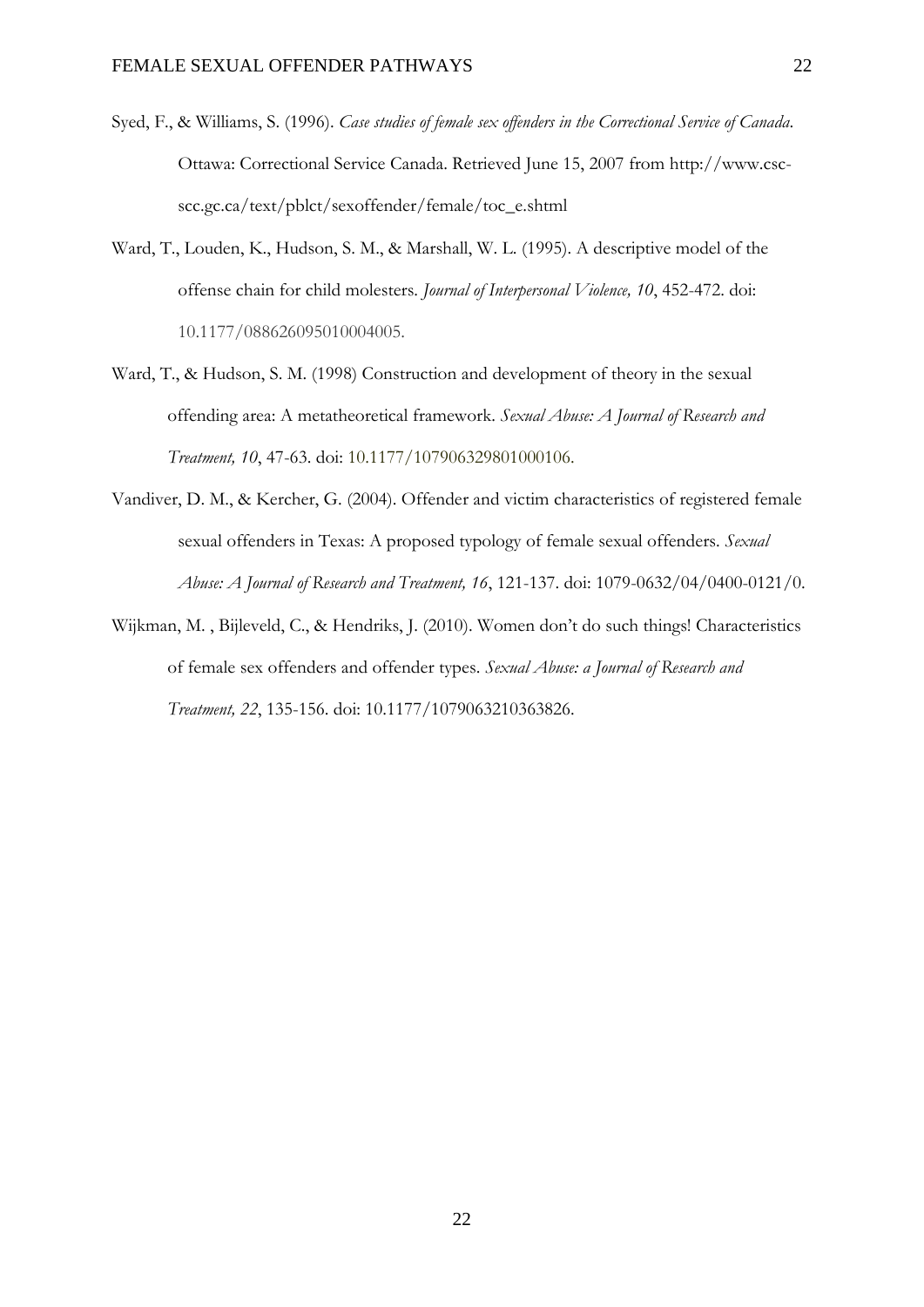| Figure 1: Preliminary Offence Pathway Checklist for Female Sexual Offenders |  |  |  |  |
|-----------------------------------------------------------------------------|--|--|--|--|
|                                                                             |  |  |  |  |

|                                                                                                                                                                                                                                                                                                                                                |                                                                          | None     | Some | Moderate | High | Extremely      | Unclassifiable |                                                                                                                                                                              |
|------------------------------------------------------------------------------------------------------------------------------------------------------------------------------------------------------------------------------------------------------------------------------------------------------------------------------------------------|--------------------------------------------------------------------------|----------|------|----------|------|----------------|----------------|------------------------------------------------------------------------------------------------------------------------------------------------------------------------------|
| Amount of Positive Affect Associated<br>with Offence<br>Examine affect at Goal Establishment, Distal, Proximal<br>Planning, Offence Approach and Offence Consequences<br>Substages.                                                                                                                                                            | <b>Negative Affect:</b><br>Anxiety, Fear, Distress,<br>and Apprehension. | $\Omega$ |      | 2        | 3    | $\overline{4}$ |                | Positive Affect: Excitement or positive<br>emotions associated with sexual gratification,<br>intimacy, thoughts of revenge, or anticipation of<br>monetary gain.             |
| 2.<br><b>Amount of Distal Planning</b><br>Examine Planning at the Distal Planning Substage.                                                                                                                                                                                                                                                    | Low: No planning<br>evident (includes<br>planning by another<br>person). |          |      |          |      |                |                | <b>High:</b> Plan formulated in detail (e.g.,<br>specifically setting up circumstances to groom,<br>kidnap, or traffic victim).                                              |
| 3.<br><b>Amount of Proximal Planning</b><br>Examine Planning at the Proximal Planning Substage.                                                                                                                                                                                                                                                | Low: Planning clearly<br>implemented by another<br>person.               |          |      |          |      |                |                | High: Plan formulated in detail (e.g.,<br>specifically setting up circumstances to groom or<br>kidnap victim).                                                               |
| <b>Amount of Coercion Present</b><br>4.<br>Examine degree of coercion at the Distal Planning and<br>Proximal Planning Substages. Also investigate evidence of<br>grooming earlier in the model and verify coercion with file<br>records.                                                                                                       | Low: Woman is a sole<br>offender or coercion<br>clearly not present      |          |      |          |      |                |                | <b>High:</b> Woman reports offending under<br>duress/directions of other person (e.g., threats of<br>violence or death) and this is clearly verifiable<br>with file records. |
| Amount of Self Regulation prior to<br>5.<br>offence<br>*Do Not Answer if any Coercion (i.e., rating above 2 is noted<br>under item 4).<br>Examine the Distal Planning and Proximal Planning<br>Substages. Also investigate evidence of poor coping earlier in<br>the model since this is likely to be associated with poor self<br>regulation. | Low: Inability to control<br>behaviour, impulsive and<br>disorganized.   |          |      |          |      |                |                | High: Clear ability to regulate behaviour in<br>order to meet pre-defined goals (e.g., sexual<br>gratification, revenge/humiliation, monetary<br>gain).                      |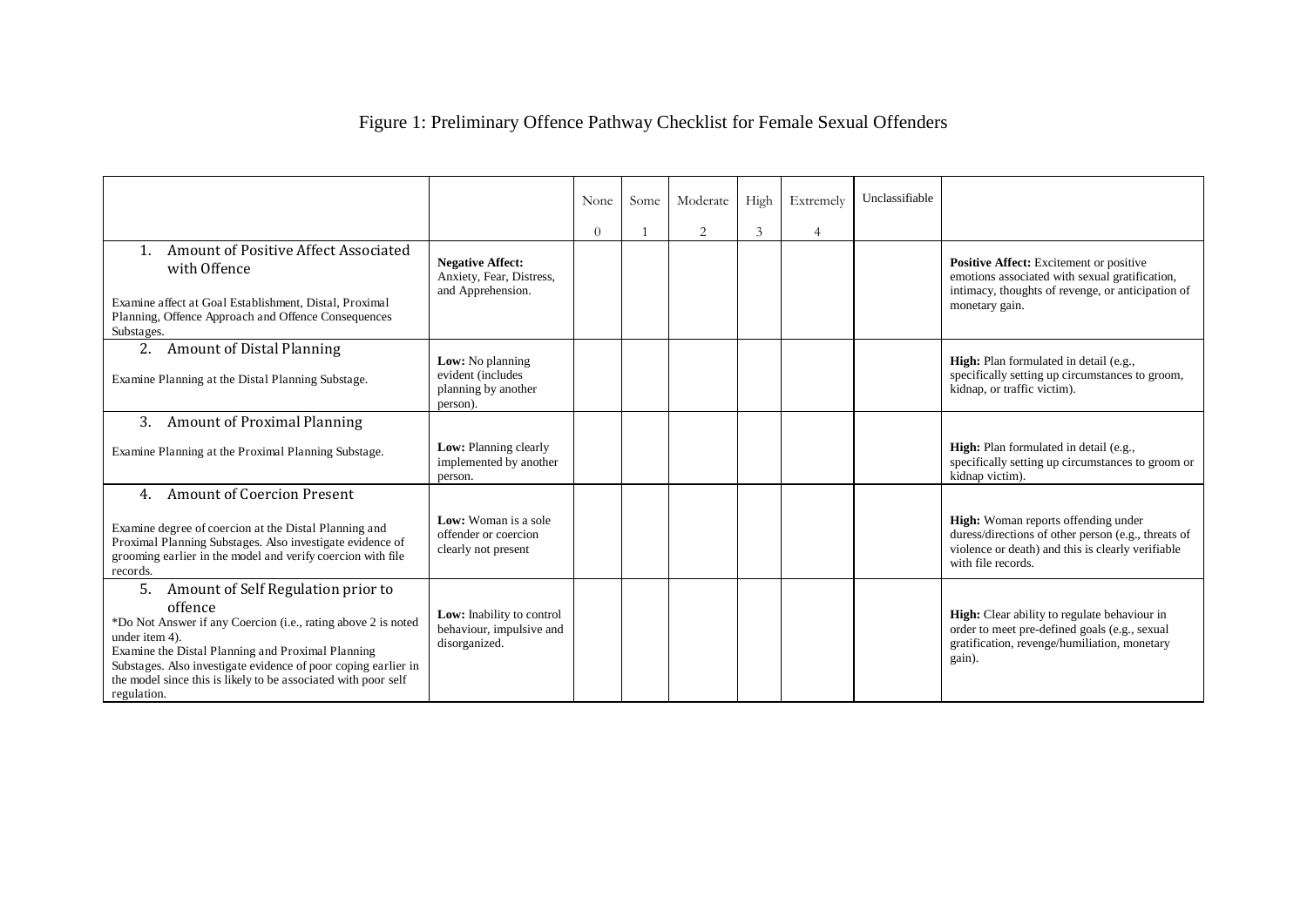| Demographic                | Pathway 1 Explicit  | Pathway 2 Directed | Pathway 3 Implicit        | Significant | $\eta^2$ |
|----------------------------|---------------------|--------------------|---------------------------|-------------|----------|
| Information                | Approach            | Avoidant           | Disorganised              | $F/H$ tests |          |
|                            | $n = 10$            | $n = 12$           | $n = 8$                   |             |          |
| Mean Age at Offence        | 28.30(8.0)          | 27.92 (8.23)       | 31.38 (8.94)              |             |          |
| Onset (SD)                 |                     |                    |                           |             |          |
| Mean Years Formal          | $14.0^a$ $(2.5)$    | $11.59b$ (1.16)    | $12.75^{ab}$ $(2.31)^{*}$ | 3.56        | .22      |
| Education (SD)             |                     |                    |                           |             |          |
| <b>Mean Previous Non</b>   | $2.11^{a}$ + (9.36) | 0 <sub>p</sub>     | $4.31^{a+}(10.51)^{**}$   | 8.57        | .30      |
| Sexual Offences (SD)       |                     |                    |                           |             |          |
| <b>Mean Number Victims</b> | $1.0^{a}(0)$        | $1.58b$ (.67)      | $1.13^{ab}(.35)^{**}$     | 8.34        | .29      |
| Mean Victim Age (SD)       | 13.55(5.67)         | 10.17(5.12)        | 13.17(4.36)               | $-$         |          |
| Relationship with Victim   |                     |                    |                           |             |          |
| Intrafamilial              | 10                  | 41.7               | 25                        |             |          |
| Extrafamilial              | 90                  | 58.3               | 75                        |             |          |
| Victim Sex                 |                     |                    |                           |             |          |
| Male                       | 50                  | 25                 | 62.5                      |             |          |
| Female                     | 50                  | 50                 | 37.5                      |             |          |
| Male and Female            | $\mathbf{o}$        | 25                 | $\Omega$                  |             |          |

Table 1. Demographic and Offense Information for each of the Identified Pathways.

<sup>+</sup>5% Trimmed mean

 $* < .05, ** < .01$  (*F* tests)

*Note.* Groups that share superscripts are not significantly different from one another using Bonferroni follow up tests ( $p$  <.05). We do not present *F* test results for mean previous non sexual offences nor mean number of victims due to the lack of variance associated with Pathway 2 and Pathway 1 regarding these variables respectively. Instead, we present significant *H* tests associated with the Kruskal-Wallis test.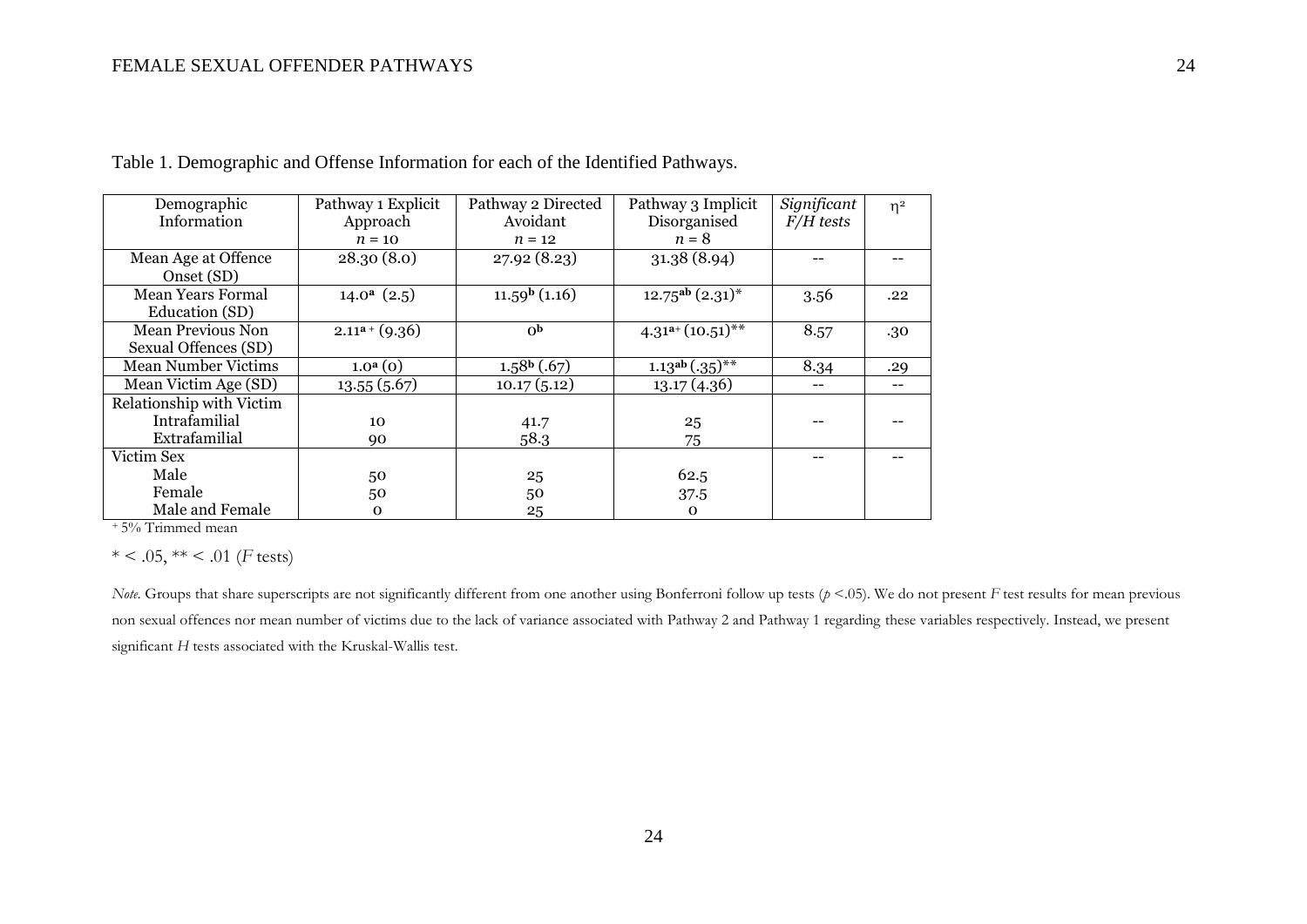| ID | Pathway           | Positive Affect |          |        | Distal Planning          |                          |                          | Proximal Planning        |          |                          | Coercion |               |  | Self-Regulation   |        | Motivation                   |
|----|-------------------|-----------------|----------|--------|--------------------------|--------------------------|--------------------------|--------------------------|----------|--------------------------|----------|---------------|--|-------------------|--------|------------------------------|
|    |                   | Low             | Moderate | High   | Low                      | Moderate                 | High                     | Low                      | Moderate | High                     | Low      | Moderate High |  | Low Moderate High |        |                              |
|    | Explicit-Approach |                 |          | $\ast$ |                          |                          | $*$                      |                          |          | $*$                      | $*$      |               |  |                   | $\ast$ | Intimacy                     |
| 5  | Explicit-Approach |                 | $*$      |        | $\overline{\phantom{a}}$ | $\overline{\phantom{a}}$ | $\overline{\phantom{a}}$ | $\overline{\phantom{a}}$ | --       | $\overline{\phantom{a}}$ | $*$      |               |  |                   | $*$    | Unclear                      |
| 15 | Explicit-Approach |                 |          | $*$    | $*$                      |                          |                          |                          |          | $*$                      | $*$      |               |  |                   | $*$    | Revenge/Humiliation          |
| 16 | Explicit-Approach |                 | $*$      |        |                          | $*$                      |                          |                          | $*$      |                          | $*$      |               |  | $*$               |        | <b>Financial Gain</b>        |
| 17 | Explicit-Approach |                 | $*$      |        |                          | *                        |                          |                          | $*$      |                          | $*$      |               |  |                   | *      | Sexual Gratification/Revenge |
| 18 | Explicit-Approach |                 |          | $*$    |                          | $*$                      |                          |                          |          | $*$                      | $*$      |               |  |                   | $\ast$ | Intimacy                     |
| 24 | Explicit-Approach |                 |          | $\ast$ |                          | $*$                      |                          |                          | $*$      |                          | $*$      |               |  | $*$               |        | Intimacy                     |
| 28 | Explicit-Approach |                 | $*$      |        | $*$                      |                          |                          |                          | $\ast$   |                          | $*$      |               |  | $*$               |        | Intimacy                     |
| 29 | Explicit-Approach |                 | $*$      |        |                          | $*$                      |                          |                          | $*$      |                          | $*$      |               |  | $*$               |        | Intimacy                     |
| 30 | Explicit-Approach |                 | $*$      |        | $\overline{\phantom{a}}$ | $\overline{\phantom{a}}$ | $\overline{\phantom{a}}$ |                          | $*$      |                          | $*$      |               |  | $*$               |        | Intimacy                     |

### Figure 2: A Schematic Overview of Offence Pathway Checklist Allocations across Two Raters: Explicit-Approach

Note: -- represents an item that was uncoded.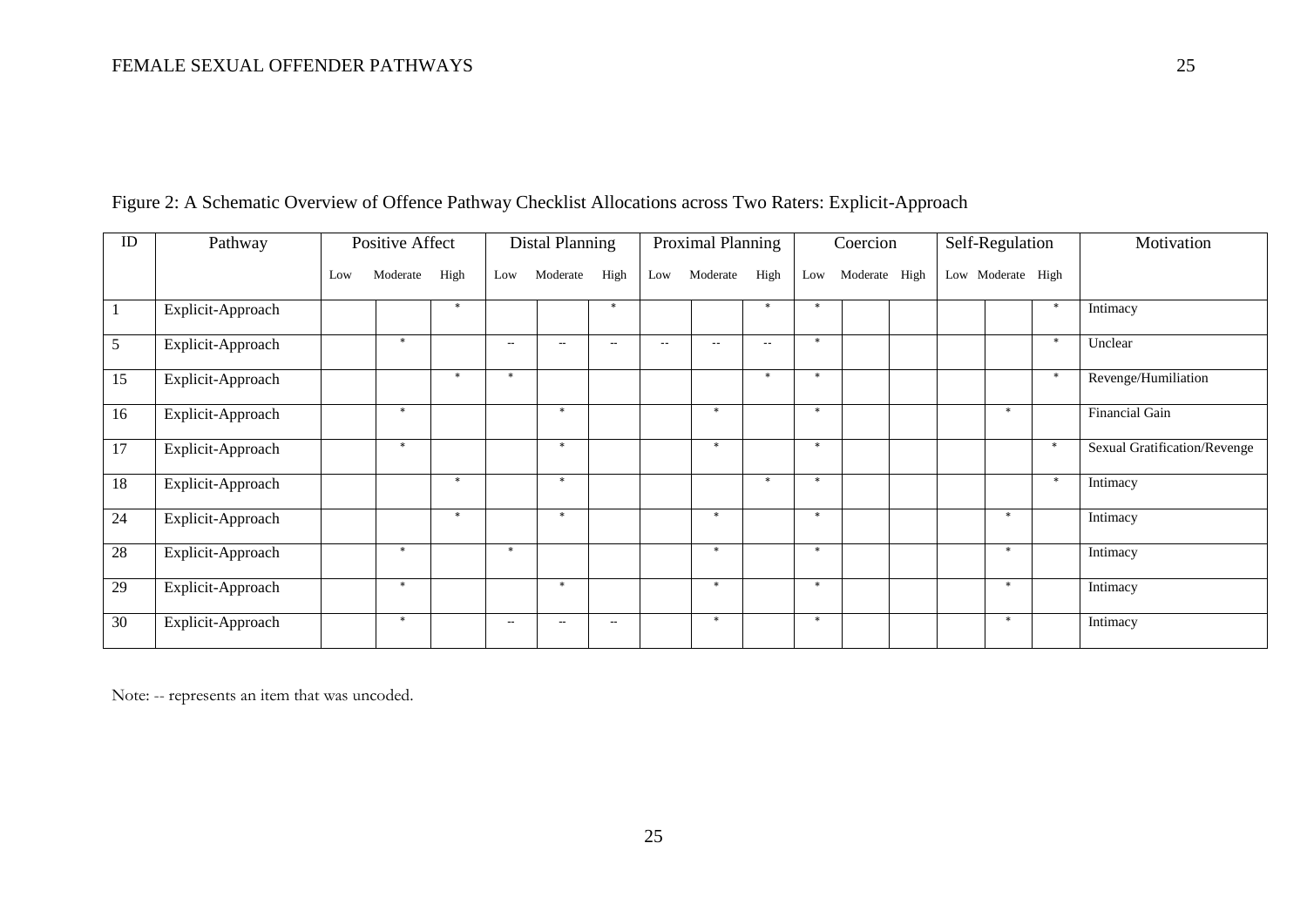| ID | Pathway           |        | Positive Affect |      |        | <b>Distal Planning</b> |      |        | Proximal Planning |      | Coercion |               |        | Self-Regulation   | Motivation                    |
|----|-------------------|--------|-----------------|------|--------|------------------------|------|--------|-------------------|------|----------|---------------|--------|-------------------|-------------------------------|
|    |                   | Low    | Moderate        | High | Low    | Moderate               | High | Low    | Moderate          | High | Low      | Moderate High |        | Low Moderate High |                               |
| 7  | Directed-Avoidant | $\ast$ |                 |      | $\ast$ |                        |      | $*$    |                   |      |          |               | $*$    | N/A               | Intimacy: Co-Perpetrator      |
| 8  | Directed-Avoidant | $*$    |                 |      | $*$    |                        |      | $*$    |                   |      |          |               | $\ast$ | N/A               | Fear                          |
| 9  | Directed-Avoidant | $*$    |                 |      | $\ast$ |                        |      | $\ast$ |                   |      |          |               | $\ast$ | N/A               | Fear/Intimacy: Co-Perpetrator |
| 10 | Directed-Avoidant | $*$    |                 |      | $\ast$ |                        |      | $\ast$ |                   |      |          |               | $\ast$ | N/A               | Fear                          |
| 11 | Directed-Avoidant | $*$    |                 |      | $*$    |                        |      | $*$    |                   |      |          |               |        | N/A               | Fear/Intimacy: Co-Perpetrator |
| 12 | Directed-Avoidant | $*$    |                 |      | $*$    |                        |      | $*$    |                   |      |          |               | $*$    | N/A               | Fear                          |
| 13 | Directed-Avoidant | $*$    |                 |      | $*$    |                        |      | $\ast$ |                   |      |          |               | $\ast$ | N/A               | Fear                          |
| 21 | Directed-Avoidant | $*$    |                 |      | $\ast$ |                        |      | $\ast$ |                   |      |          |               |        | N/A               | Fear/Intimacy: Co-Perpetrator |
| 22 | Directed-Avoidant | $\ast$ |                 |      | $*$    |                        |      | $*$    |                   |      |          | $*$           |        | N/A               | Fear                          |
| 31 | Directed-Avoidant | $*$    |                 |      | $*$    |                        |      | $*$    |                   |      |          |               | $*$    | N/A               | Fear                          |
| 34 | Directed-Avoidant | $*$    |                 |      | $*$    |                        |      | $*$    |                   |      |          |               | $*$    | N/A               | Fear/Intimacy: Co Perpetrator |
| 35 | Directed-Avoidant | $*$    |                 |      | $*$    |                        |      | $\ast$ |                   |      |          |               | $\ast$ | N/A               | Fear                          |

Figure 3: A Schematic Overview of Offence Pathway Checklist Allocations across Two Raters: Directed-Avoidant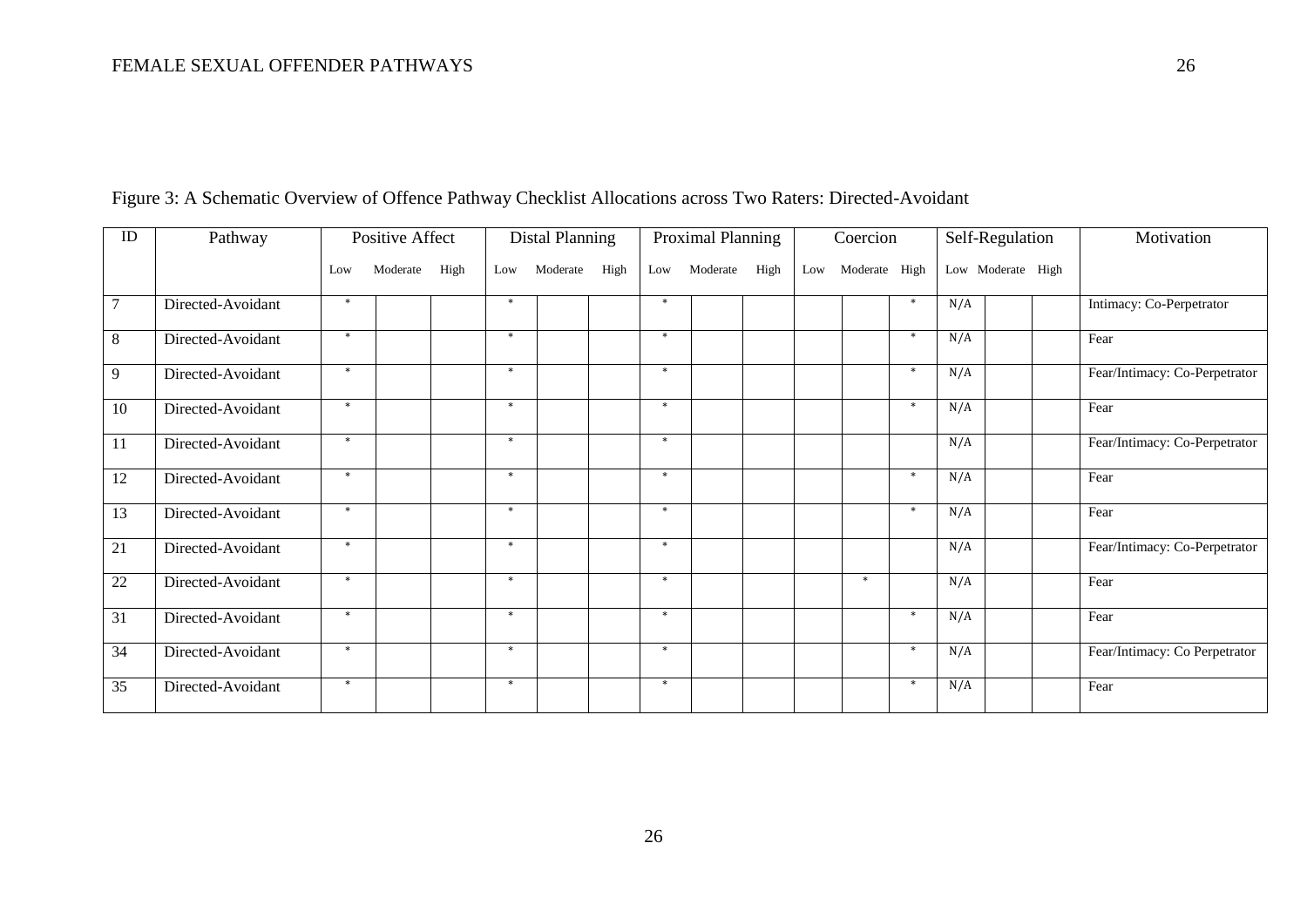| Figure 4: A Schematic Overview of Offence Pathway Checklist Allocations across Two Raters: Implicit-Disorganised |  |  |
|------------------------------------------------------------------------------------------------------------------|--|--|
|------------------------------------------------------------------------------------------------------------------|--|--|

| ID | Pathway               | <b>Positive Affect</b> |          |      | <b>Distal Planning</b> |          |      | Proximal Planning |          |      | Coercion |               |  | Self-Regulation |                   |  | Motivation           |
|----|-----------------------|------------------------|----------|------|------------------------|----------|------|-------------------|----------|------|----------|---------------|--|-----------------|-------------------|--|----------------------|
|    |                       | Low                    | Moderate | High | Low                    | Moderate | High | Low               | Moderate | High | Low      | Moderate High |  |                 | Low Moderate High |  |                      |
| 3  | Implicit-Disorganised | $*$                    |          |      | $*$                    |          |      | $*$               |          |      | $\ast$   |               |  | $\ast$          |                   |  | Intimacy             |
| 4  | Implicit-Disorganised |                        | -sk      |      | $*$                    |          |      | $*$               |          |      | $\ast$   |               |  | $*$             |                   |  | Intimacy             |
| 6  | Implicit-Disorganised |                        | $*$      |      | $*$                    |          |      | $*$               |          |      | $*$      |               |  | $*$             |                   |  | Revenge/Humiliation  |
| 14 | Implicit-Disorganised |                        |          | $*$  | $*$                    |          |      | $*$               |          |      | $*$      |               |  | $\ast$          |                   |  | Revenge              |
| 19 | Implicit-Disorganised | $\ast$                 |          |      | $*$                    |          |      | $*$               |          |      | $*$      |               |  | $\ast$          |                   |  | Intimacy             |
| 20 | Implicit-Disorganised | $*$                    |          |      | $*$                    |          |      | $\ast$            |          |      | *        |               |  | $\ast$          |                   |  | Sexual gratification |
| 23 | Implicit-Disorganised | $*$                    |          |      | $*$                    |          |      | $*$               |          |      | $*$      |               |  | $\ast$          |                   |  | Revenge              |
| 33 | Implicit-Disorganised | *                      |          |      | $*$                    |          |      | $*$               |          |      | $*$      |               |  | $*$             |                   |  | Sexual gratification |